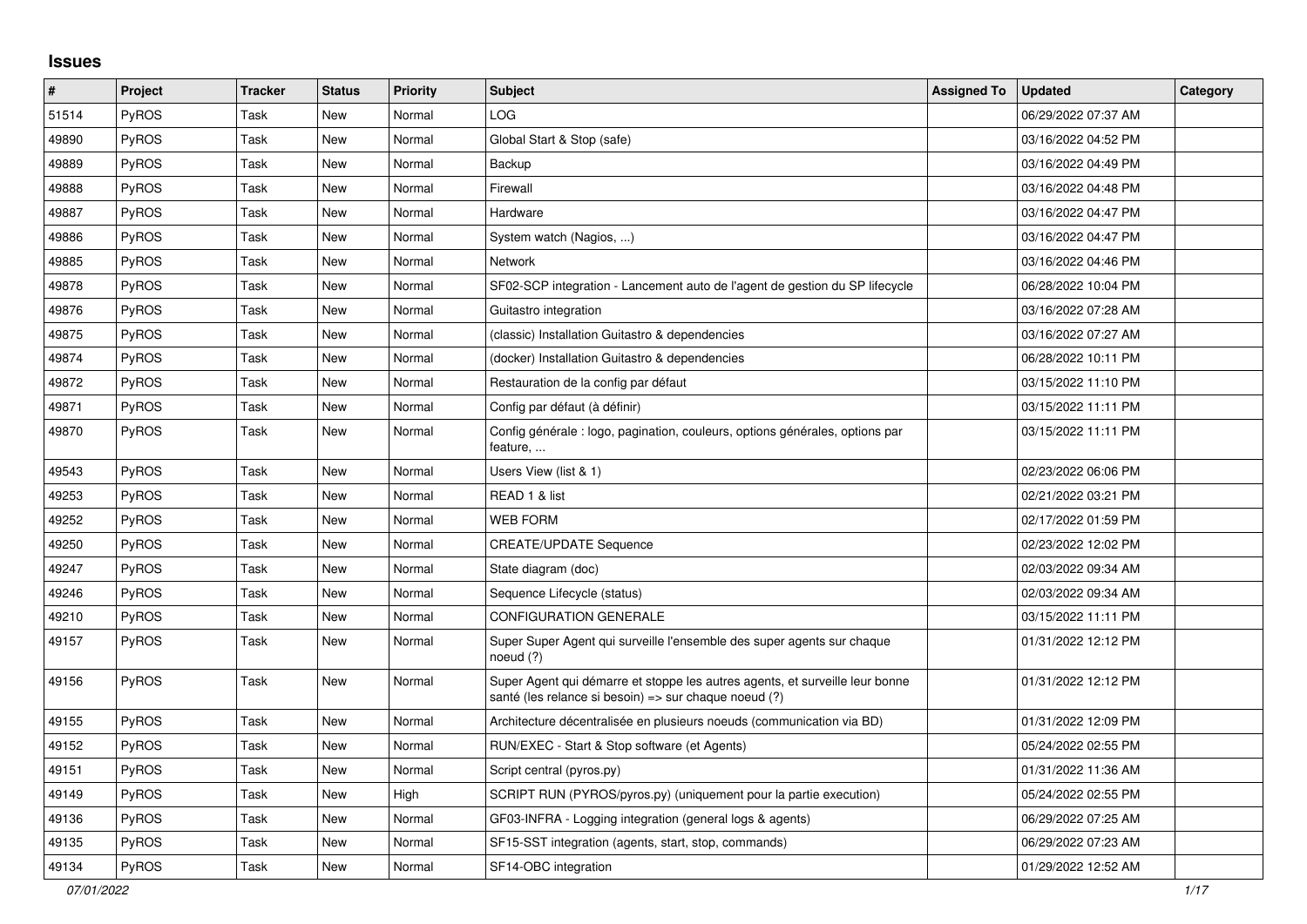| $\vert$ # | Project      | <b>Tracker</b> | <b>Status</b> | <b>Priority</b> | <b>Subject</b>                                                                             | <b>Assigned To</b> | <b>Updated</b>      | Category |
|-----------|--------------|----------------|---------------|-----------------|--------------------------------------------------------------------------------------------|--------------------|---------------------|----------|
| 49133     | PyROS        | Task           | New           | Normal          | SF13-IAF integration                                                                       |                    | 01/29/2022 12:47 AM |          |
| 49132     | PyROS        | Task           | New           | Normal          | SF12-IAN integration                                                                       |                    | 01/29/2022 12:48 AM |          |
| 49131     | PyROS        | Task           | New           | Normal          | SF11-IPC integration                                                                       |                    | 01/29/2022 12:46 AM |          |
| 49130     | <b>PyROS</b> | Task           | New           | Normal          | SF10-CAL integration                                                                       |                    | 01/29/2022 12:46 AM |          |
| 49129     | <b>PyROS</b> | Task           | New           | Normal          | SF09-CMC integration                                                                       |                    | 01/29/2022 12:46 AM |          |
| 49128     | PyROS        | Task           | New           | Normal          | SF08-EXE integration                                                                       |                    | 01/29/2022 12:45 AM |          |
| 49127     | PyROS        | Task           | <b>New</b>    | Normal          | SF07-PLN integration                                                                       |                    | 01/29/2022 12:45 AM |          |
| 49126     | <b>PyROS</b> | Task           | New           | Normal          | SF06-ALR integration                                                                       |                    | 01/29/2022 12:45 AM |          |
| 49125     | PyROS        | Task           | New           | Normal          | SF05-SEQ integration                                                                       |                    | 03/15/2022 11:03 PM |          |
| 49124     | <b>PyROS</b> | Task           | New           | Normal          | SF04-SPV integration (AgentMajordome)                                                      |                    | 06/29/2022 07:21 AM |          |
| 49123     | PyROS        | Task           | New           | Normal          | SF03-ENV integration                                                                       |                    | 06/29/2022 07:20 AM |          |
| 49122     | PyROS        | Task           | New           | Normal          | SF02-SCP integration                                                                       |                    | 01/29/2022 12:50 AM |          |
| 49121     | PyROS        | Task           | New           | Normal          | SF01-USR integration                                                                       |                    | 01/29/2022 12:50 AM |          |
| 49120     | PyROS        | Task           | New           | Normal          | General Design (structure, design, responsive, CSS)                                        |                    | 06/29/2022 07:18 AM |          |
| 48784     | <b>XLDP</b>  | <b>Bug</b>     | New           | Normal          | Jobs en erreurs depuis le 19/01 19h30                                                      |                    | 01/20/2022 10:12 AM |          |
| 48307     | <b>PyROS</b> | Task           | New           | Normal          | Send, Receive, and Process Commands (Agent <= > Agent)                                     |                    | 06/29/2022 07:33 AM |          |
| 48290     | PyROS        | Task           | New           | Normal          | Auto mode                                                                                  |                    | 12/14/2021 12:35 PM |          |
| 48289     | PyROS        | Task           | New           | Normal          | Entity (AgentDevice class)                                                                 |                    | 12/14/2021 12:32 PM |          |
| 48288     | PyROS        | Task           | New           | Normal          | Entity (DeviceController class)                                                            |                    | 12/14/2021 12:31 PM |          |
| 48285     | PyROS        | Task           | New           | Normal          | Lancement auto et gestion du DeviceController associé                                      |                    | 12/14/2021 12:22 PM |          |
| 48284     | PyROS        | Task           | New           | Normal          | Lancement auto et gestion des Components associés (qui sont aussi des<br>DeviceController) |                    | 12/14/2021 12:20 PM |          |
| 48279     | PyROS        | Task           | New           | Normal          | General LOGGING (fichiers texte, écran en mode debug)                                      |                    | 03/16/2022 04:45 PM |          |
| 48278     | <b>PyROS</b> | Task           | New           | High            | AGENT général (dont dépendent tous les agents et AgentDevices)                             |                    | 06/29/2022 07:37 AM |          |
| 48276     | PyROS        | Task           | New           | Normal          | Scripts d'installation docker                                                              |                    | 12/14/2021 11:44 AM |          |
| 48275     | <b>PyROS</b> | Task           | New           | Normal          | version PROD TNC Nouvelle Calédonie - instance docker de production sur<br>site final      |                    | 12/14/2021 11:42 AM |          |
| 48274     | PyROS        | Task           | New           | Normal          | version TEST TNC France - instance docker de test en France                                |                    | 12/14/2021 11:42 AM |          |
| 48273     | PyROS        | Task           | New           | Normal          | version DEV guitalens - instance docker sur serveur guitalens                              |                    | 12/14/2021 11:46 AM |          |
| 48271     | PyROS        | Task           | New           | High            | CLASSIC installation (with venv)                                                           |                    | 03/16/2022 07:27 AM |          |
| 48270     | <b>PyROS</b> | Task           | New           | Normal          | SCRIPT INSTALL/UPDATE (PYROS/pyros.py) (uniquement pour la partie<br>install & update)     |                    | 02/23/2022 05:57 PM |          |
| 48223     | LabInvent    | Task           | New           | Normal          | instance perso (docker)                                                                    |                    | 12/13/2021 11:08 AM |          |
| 48222     | LabInvent    | Task           | New           | Normal          | (NEW func) Gérer Suivi d'un User                                                           |                    | 12/13/2021 10:39 AM |          |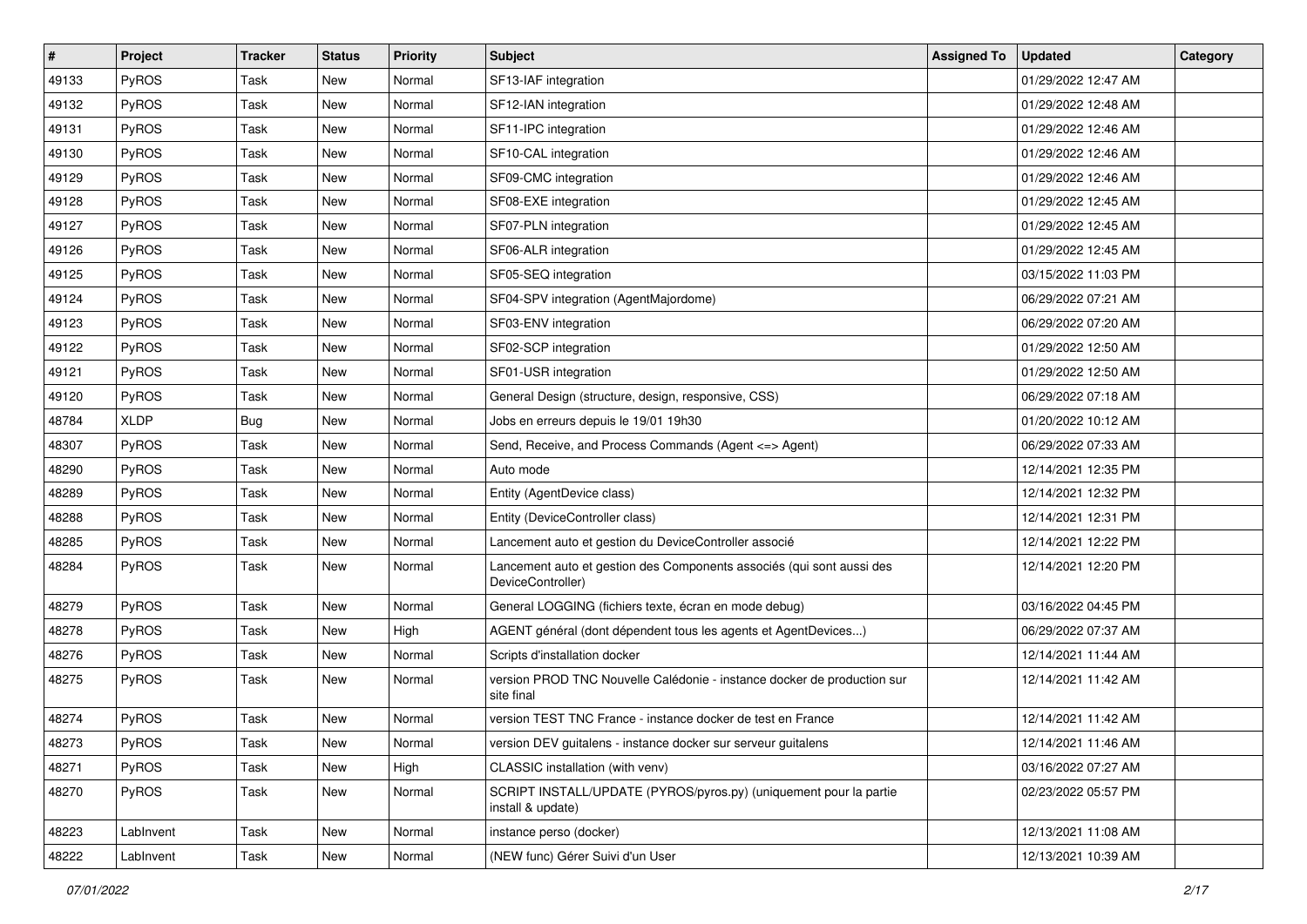| #     | Project   | Tracker     | <b>Status</b> | <b>Priority</b> | Subject                                                                                                        | <b>Assigned To</b> | <b>Updated</b>      | Category |
|-------|-----------|-------------|---------------|-----------------|----------------------------------------------------------------------------------------------------------------|--------------------|---------------------|----------|
| 48005 | LabInvent | Task        | <b>New</b>    | Normal          | <b>Bugfix toutes les Deprecated Errors</b>                                                                     |                    | 12/06/2021 02:37 PM |          |
| 47966 | LabInvent | Task        | New           | Normal          | Ajouter test Commande (avec devis joint)                                                                       |                    | 11/30/2021 04:17 PM |          |
| 47962 | LabInvent | Task        | New           | Urgent          | (IRAP only) re-install inventirap avec php7                                                                    |                    | 11/30/2021 03:17 PM |          |
| 47960 | LabInvent | Task        | <b>New</b>    | Immediate       | <b>CHAMPS</b>                                                                                                  |                    | 01/19/2022 03:51 PM |          |
| 47959 | LabInvent | Task        | New           | Normal          | *** F - ENTITY - Fournisseurs                                                                                  |                    | 11/30/2021 12:57 PM |          |
| 47958 | LabInvent | Task        | <b>New</b>    | Normal          | delete (generic)                                                                                               |                    | 11/30/2021 12:47 PM |          |
| 47957 | LabInvent | Feature     | New           | Normal          | *** F - ENTITY - Les GROUPES (de User ou Materiel) : Thématique, Métier,<br>Projet, Site (+ Pole ou Service ?) |                    | 12/13/2021 11:12 AM |          |
| 47954 | LabInvent | Task        | New           | Normal          | 1 - CREATED                                                                                                    |                    | 11/30/2021 01:27 PM |          |
| 47953 | LabInvent | Task        | <b>New</b>    | Normal          | 2a - TOBEORDERED (optionnel)                                                                                   |                    | 11/30/2021 01:27 PM |          |
| 47952 | LabInvent | Task        | New           | High            | Ecran d'accueil à restructurer                                                                                 |                    | 11/30/2021 03:43 PM |          |
| 47951 | LabInvent | Feature     | <b>New</b>    | Normal          | *** F - Etiquettes & Imprimantes                                                                               |                    | 11/30/2021 01:42 PM |          |
| 47950 | LabInvent | Task        | New           | Normal          | DB complète à mettre à jour                                                                                    |                    | 11/30/2021 12:26 PM |          |
| 47947 | LabInvent | Task        | <b>New</b>    | High            | docker only                                                                                                    |                    | 12/13/2021 11:07 AM |          |
| 47946 | LabInvent | Task        | <b>New</b>    | Normal          | classic only                                                                                                   |                    | 12/03/2021 09:50 AM |          |
| 47945 | LabInvent | Task        | <b>New</b>    | Normal          | ALL                                                                                                            |                    | 11/30/2021 12:23 PM |          |
| 47942 | LabInvent | Task        | <b>New</b>    | High            | index (generic)                                                                                                |                    | 11/30/2021 03:48 PM |          |
| 47937 | LabInvent | Task        | New           | High            | Read (index & view) (generic ?)                                                                                |                    | 11/30/2021 03:48 PM |          |
| 47936 | LabInvent | Task        | <b>New</b>    | High            | 3-4 - TBO & ARCHIVED                                                                                           |                    | 11/30/2021 03:43 PM |          |
| 47935 | LabInvent | Task        | <b>New</b>    | Normal          | 2b - VALIDATED                                                                                                 |                    | 11/30/2021 01:27 PM |          |
| 47934 | LabInvent | Task        | New           | High            | LIFECYCLE (Status) : CREATED => (TBO) => VALIDATED => TBA =><br><b>ARCHIVED</b>                                |                    | 11/30/2021 03:43 PM |          |
| 47932 | LabInvent | Feature     | <b>New</b>    | Normal          | *** F - DOC (documentation)                                                                                    |                    | 11/30/2021 01:10 PM |          |
| 47930 | LabInvent | Task        | New           | Normal          | *** F - ENTITY - QrCode                                                                                        |                    | 11/30/2021 01:26 PM |          |
| 47927 | LabInvent | <b>Task</b> | <b>New</b>    | High            | A gérer via fichier conf YAML                                                                                  |                    | 11/30/2021 03:47 PM |          |
| 47926 | LabInvent | Task        | New           | High            | Instance DEMO docker - à installer sur hyp2 puis sur VM pweb3                                                  |                    | 12/13/2021 11:07 AM |          |
| 47925 | LabInvent | Task        | <b>New</b>    | Normal          | (après cakephp v4) Passer à Php 8                                                                              |                    | 11/30/2021 11:48 AM |          |
| 47924 | LabInvent | Task        | <b>New</b>    | Normal          | (après 3.9) Passer à v4                                                                                        |                    | 11/30/2021 11:48 AM |          |
| 47922 | LabInvent | Task        | New           | Immediate       | Passer directement à v3.LAST (3.10.1)                                                                          |                    | 12/02/2021 04:45 PM |          |
| 47921 | LabInvent | Feature     | New           | Immediate       | *** F - Framework CakePhp                                                                                      |                    | 12/02/2021 04:45 PM |          |
| 47914 | LabInvent | Task        | New           | High            | index (generic)                                                                                                |                    | 11/30/2021 03:50 PM |          |
| 47913 | LabInvent | Task        | New           | Normal          | ROLES (profils)                                                                                                |                    | 11/30/2021 01:39 PM |          |
| 47912 | LabInvent | Task        | New           | High            | (VUE) Elements et Helper                                                                                       |                    | 11/30/2021 03:51 PM |          |
| 47911 | LabInvent | Task        | New           | Normal          | Create/Update (add_edit generic)                                                                               |                    | 11/30/2021 11:04 AM |          |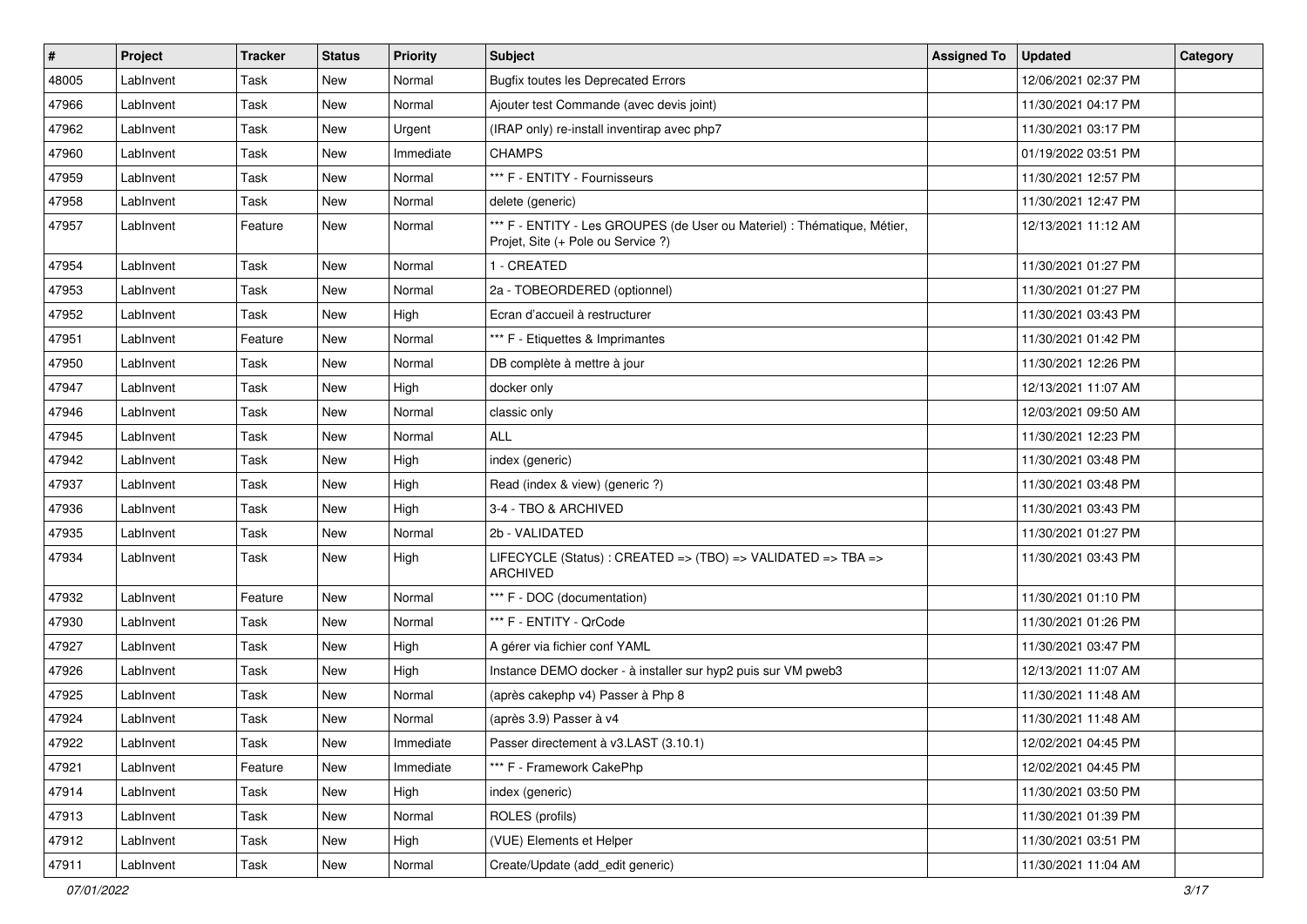| $\vert$ # | Project   | <b>Tracker</b> | <b>Status</b> | <b>Priority</b> | <b>Subject</b>                                                                            | <b>Assigned To</b> | <b>Updated</b>      | Category |
|-----------|-----------|----------------|---------------|-----------------|-------------------------------------------------------------------------------------------|--------------------|---------------------|----------|
| 47907     | LabInvent | Task           | New           | Normal          | *** F - Config YAML (champs materiels) : champs obligatoires, recommandés,<br>ou readonly |                    | 11/30/2021 01:25 PM |          |
| 47906     | LabInvent | Task           | New           | Urgent          | Champs virtuels                                                                           |                    | 11/30/2021 03:50 PM |          |
| 47905     | LabInvent | Task           | New           | Urgent          | Read (index & view) (generic)                                                             |                    | 12/01/2021 11:21 AM |          |
| 47903     | LabInvent | Task           | <b>New</b>    | Urgent          | Rappels automatiques pour les suivis récurrents (périodiques)                             |                    | 12/01/2021 11:17 AM |          |
| 47901     | LabInvent | Task           | New           | Urgent          | Read (view & index)                                                                       |                    | 12/01/2021 11:17 AM |          |
| 47899     | LabInvent | Task           | New           | Urgent          | view (generic)                                                                            |                    | 12/01/2021 11:21 AM |          |
| 47897     | LabInvent | Task           | New           | High            | *** F - Stats (Users)                                                                     |                    | 11/30/2021 03:48 PM |          |
| 47895     | LabInvent | Feature        | New           | Normal          | *** F - ENTITY - Documents attachés (à Materiel ou Suivi)                                 |                    | 12/13/2021 11:09 AM |          |
| 47893     | LabInvent | Task           | <b>New</b>    | Normal          | Views                                                                                     |                    | 11/30/2021 01:21 PM |          |
| 47890     | LabInvent | Task           | <b>New</b>    | High            | Commander (demande achat)                                                                 |                    | 01/19/2022 03:48 PM |          |
| 47889     | LabInvent | Task           | New           | Normal          | Changer statut - setStatusTo*()                                                           |                    | 11/30/2021 01:19 PM |          |
| 47886     | LabInvent | Task           | New           | Urgent          | <b>Notifications</b>                                                                      |                    | 11/30/2021 03:45 PM |          |
| 47885     | LabInvent | Task           | <b>New</b>    | Normal          | filtrage (voir formulaire index)                                                          |                    | 11/30/2021 01:30 PM |          |
| 47884     | LabInvent | Task           | <b>New</b>    | High            | partitionnement par Site (besoin IP2I/LMA)                                                |                    | 11/30/2021 03:43 PM |          |
| 47883     | LabInvent | Task           | New           | Normal          | formulaire de recherche multi-critères                                                    |                    | 11/30/2021 01:30 PM |          |
| 47882     | LabInvent | Task           | New           | High            | Delete - delete                                                                           |                    | 11/30/2021 03:42 PM |          |
| 47881     | LabInvent | Task           | <b>New</b>    | High            | Read - view                                                                               |                    | 11/30/2021 03:42 PM |          |
| 47880     | LabInvent | Task           | <b>New</b>    | Normal          | Read - index                                                                              |                    | 11/30/2021 01:16 PM |          |
| 47879     | LabInvent | Task           | <b>New</b>    | High            | Create/Update - add_edit                                                                  |                    | 11/30/2021 03:42 PM |          |
| 47878     | LabInvent | Task           | New           | High            | Autres                                                                                    |                    | 11/30/2021 03:44 PM |          |
| 47877     | LabInvent | Task           | <b>New</b>    | High            | find (search)                                                                             |                    | 11/30/2021 03:43 PM |          |
| 47876     | LabInvent | Task           | <b>New</b>    | High            | CRUD                                                                                      |                    | 11/30/2021 03:42 PM |          |
| 47875     | LabInvent | Feature        | New           | Urgent          | *** F - ENTITY GÉNÉRIQUE - Actions & Vues génériques (& Refactorisation)                  |                    | 12/01/2021 11:21 AM |          |
| 47874     | LabInvent | Task           | New           | Urgent          | <b>Stats</b>                                                                              |                    | 11/30/2021 03:44 PM |          |
| 47873     | LabInvent | Task           | New           | Normal          | Model (Entity & Table)                                                                    |                    | 12/01/2021 09:37 AM |          |
| 47872     | LabInvent | Task           | New           | High            | Actions & Vues                                                                            |                    | 11/30/2021 03:42 PM |          |
| 47871     | LabInvent | Task           | <b>New</b>    | Normal          | Autorisations                                                                             |                    | 11/30/2021 01:29 PM |          |
| 47870     | LabInvent | Task           | New           | Normal          | Tests (Materiels)                                                                         |                    | 11/30/2021 03:38 PM |          |
| 47869     | LabInvent | Feature        | New           | Normal          | *** F - Tests                                                                             |                    | 12/06/2021 02:28 PM |          |
| 47868     | LabInvent | Task           | New           | Normal          | *** F - Super Entité (AppController, AppTable)                                            |                    | 11/30/2021 01:34 PM |          |
| 47867     | LabInvent | Task           | New           | High            | *** F - Autorisations (Users)                                                             |                    | 11/30/2021 03:47 PM |          |
| 47866     | LabInvent | Feature        | New           | Urgent          | *** F - Installation                                                                      |                    | 12/13/2021 11:08 AM |          |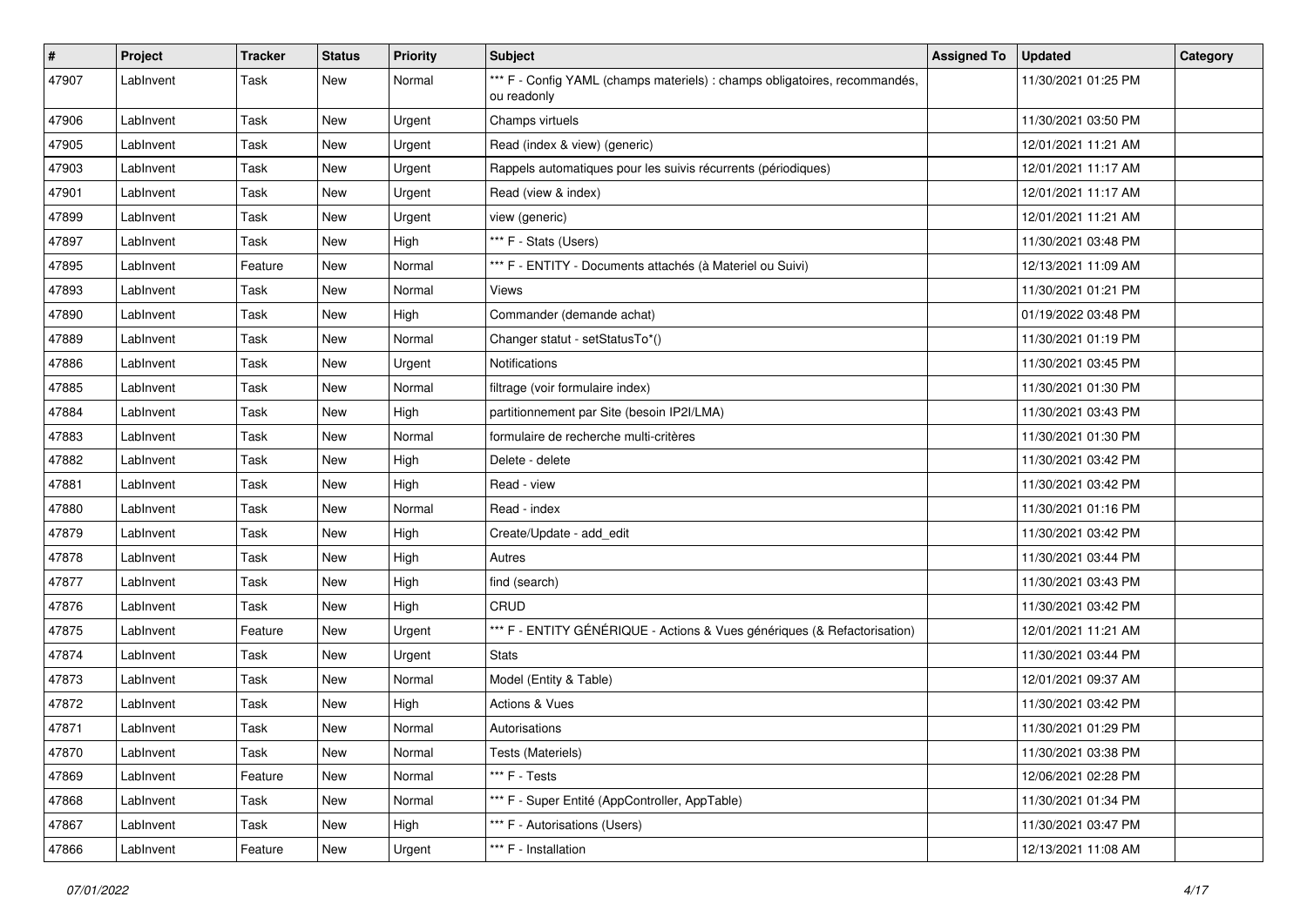| #     | Project      | Tracker     | <b>Status</b> | <b>Priority</b> | Subject                                                       | <b>Assigned To</b> | <b>Updated</b>      | Category |
|-------|--------------|-------------|---------------|-----------------|---------------------------------------------------------------|--------------------|---------------------|----------|
| 47865 | LabInvent    | Feature     | New           | Normal          | *** F - Configuration générale                                |                    | 12/13/2021 11:06 AM |          |
| 47864 | LabInvent    | Feature     | New           | Normal          | *** F - ENTITY - Autres                                       |                    | 11/30/2021 12:57 PM |          |
| 47863 | LabInvent    | Feature     | New           | High            | *** F - ENTITY - Users                                        |                    | 11/30/2021 03:43 PM |          |
| 47862 | LabInvent    | Feature     | New           | Normal          | *** F - ENTITY - Prets (de Materiel)                          |                    | 12/13/2021 11:10 AM |          |
| 47861 | LabInvent    | Feature     | New           | Urgent          | *** F - ENTITY - Suivis (de Materiel ou User)                 |                    | 12/13/2021 11:10 AM |          |
| 47860 | LabInvent    | Feature     | New           | Immediate       | *** F - ENTITY - Materiels                                    |                    | 01/19/2022 03:51 PM |          |
| 47447 | PyROS        | Task        | <b>New</b>    | Normal          | (F05) ACTIONS (CRUD), VIEWS, and AUTHORIZATIONS               |                    | 02/23/2022 10:45 AM |          |
| 47446 | <b>PyROS</b> | Task        | New           | Normal          | <b>DOSSIER SSI</b>                                            |                    | 10/11/2021 11:32 AM |          |
| 47445 | PyROS        | Task        | New           | Normal          | CAHIER DE RECETTE (NC)                                        |                    | 10/11/2021 11:31 AM |          |
| 47444 | PyROS        | Task        | New           | Normal          | MANUELS UTILISATION, INSTALLATION, ET MAINTENANCE             |                    | 10/11/2021 11:31 AM |          |
| 47443 | PyROS        | Task        | New           | Normal          | RAPPORT DES TESTS & VALIDATIONS (application du plan de test) |                    | 10/11/2021 11:31 AM |          |
| 47442 | PyROS        | <b>Task</b> | <b>New</b>    | Normal          | PLAN DE TESTS ET DE VALIDATIONS                               |                    | 10/11/2021 11:33 AM |          |
| 47441 | PyROS        | Task        | New           | Normal          | DOSSIER DE DÉFINITION                                         |                    | 10/11/2021 11:32 AM |          |
| 47440 | PyROS        | Task        | <b>New</b>    | Normal          | <b>LIVRABLES</b>                                              |                    | 10/11/2021 11:29 AM |          |
| 47439 | PyROS        | Task        | New           | Normal          | PA et PK CNES                                                 |                    | 01/31/2022 11:29 AM |          |
| 47438 | <b>PyROS</b> | Task        | New           | Normal          | PK5 (2023-06) - Doc LIVRABLES (et Présentations)              |                    | 10/11/2021 11:26 AM |          |
| 47437 | PyROS        | Task        | New           | Normal          | PA4.1 (2023-05) - Présentations et Rapport Avancement         |                    | 10/11/2021 11:25 AM |          |
| 47436 | PyROS        | Task        | New           | Normal          | PK4 (2023-02) - Doc LIVRABLES (et Présentations)              |                    | 10/11/2021 11:23 AM |          |
| 47435 | PyROS        | Task        | New           | Normal          | PA3.2 (2023-02) - Présentations et Rapport Avancement         |                    | 10/11/2021 11:22 AM |          |
| 47433 | PyROS        | Task        | New           | Normal          | PA3.1 (2023-01) - Présentations et Rapport Avancement         |                    | 10/11/2021 11:22 AM |          |
| 47432 | PyROS        | Task        | New           | Normal          | PK3 (2023-01) - Doc LIVRABLES (et Présentations)              |                    | 10/11/2021 11:20 AM |          |
| 47431 | PyROS        | Task        | New           | Normal          | PA2.2 (2022-10) - Présentations et Rapport Avancement         |                    | 10/11/2021 11:19 AM |          |
| 47430 | PyROS        | Task        | New           | Normal          | PA2.1 (2022-08) - Présentations et Rapport Avancement         |                    | 10/11/2021 11:18 AM |          |
| 47428 | PyROS        | Task        | New           | Normal          | PK2 (2022-06) - Présentations + RA + Doc LIVRABLES            |                    | 01/31/2022 11:34 AM |          |
| 47419 | PyROS        | Task        | <b>New</b>    | Normal          | F16 FUNCTIONAL Tests                                          |                    | 10/11/2021 10:11 AM |          |
| 47418 | PyROS        | Task        | New           | Normal          | F15 FUNCTIONAL Tests                                          |                    | 10/11/2021 10:11 AM |          |
| 47416 | PyROS        | Task        | <b>New</b>    | Normal          | F13 FUNCTIONAL Tests                                          |                    | 10/11/2021 10:11 AM |          |
| 47415 | PyROS        | Task        | New           | Normal          | F12 FUNCTIONAL Tests                                          |                    | 10/11/2021 10:11 AM |          |
| 47414 | <b>PyROS</b> | Task        | New           | Normal          | F11 FUNCTIONAL Tests                                          |                    | 10/11/2021 10:10 AM |          |
| 47413 | PyROS        | Task        | New           | Normal          | F10 FUNCTIONAL Tests                                          |                    | 10/11/2021 10:10 AM |          |
| 47411 | PyROS        | Task        | New           | Normal          | <b>F08 FUNCTIONAL Tests</b>                                   |                    | 10/11/2021 10:10 AM |          |
| 47410 | PyROS        | Task        | New           | Normal          | F07 FUNCTIONAL Tests                                          |                    | 10/11/2021 10:10 AM |          |
| 47409 | PyROS        | Task        | New           | Normal          | F06 FUNCTIONAL Tests                                          |                    | 10/11/2021 10:10 AM |          |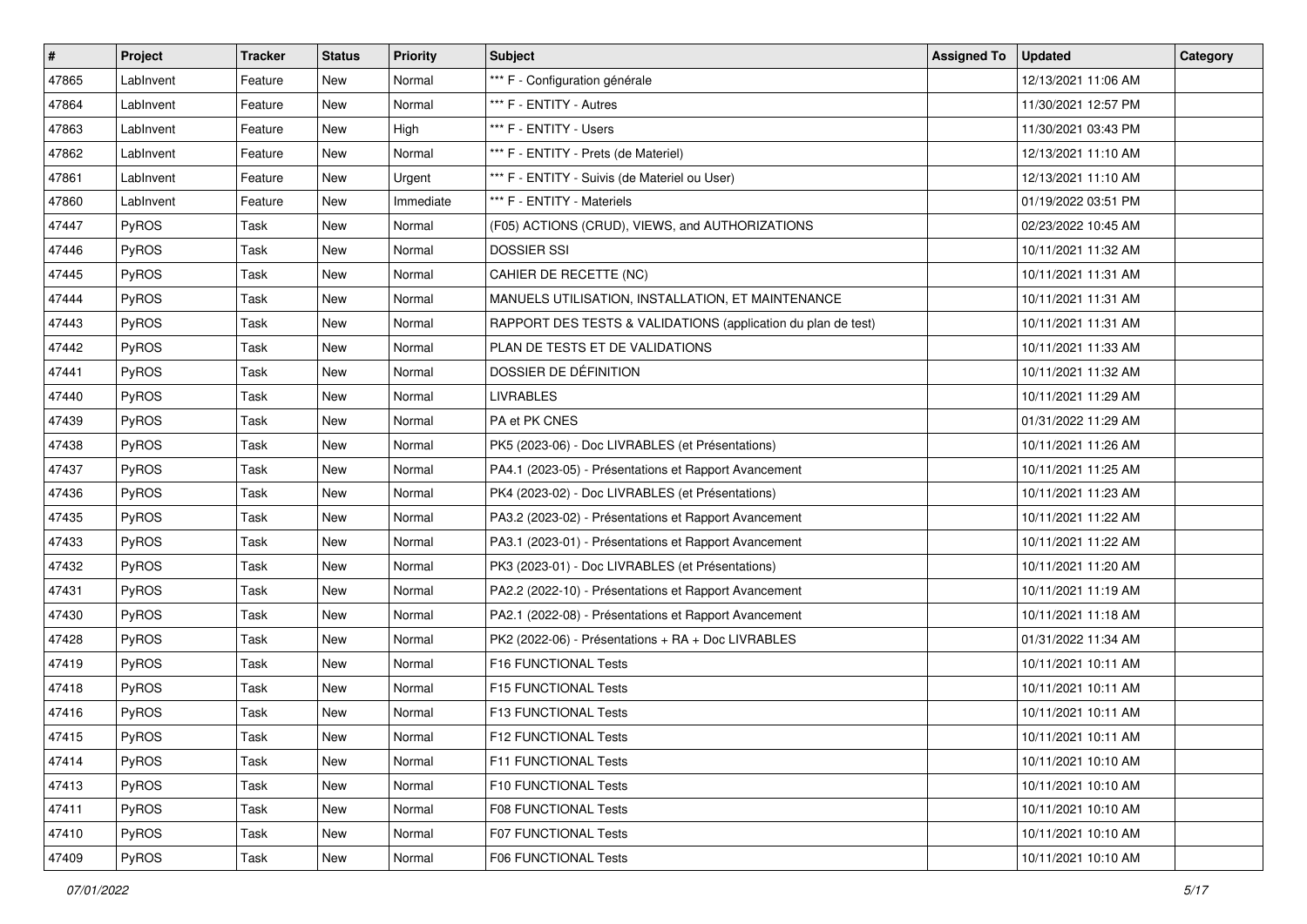| $\vert$ # | Project      | <b>Tracker</b> | <b>Status</b> | <b>Priority</b> | <b>Subject</b>                                                                              | <b>Assigned To</b> | <b>Updated</b>      | Category |
|-----------|--------------|----------------|---------------|-----------------|---------------------------------------------------------------------------------------------|--------------------|---------------------|----------|
| 47403     | PyROS        | Task           | New           | Normal          | HIGH LEVEL FUNCTION TESTS - Transversal functionalities TESTs involving<br>several features |                    | 10/11/2021 10:08 AM |          |
| 47402     | PyROS        | Task           | New           | Normal          | INTEGRATION TESTS - FEATURES integration tests with each other                              |                    | 10/11/2021 10:07 AM |          |
| 47401     | PyROS        | Task           | New           | Normal          | FUNCTIONAL TESTS - Each FEATURE functional tests                                            |                    | 10/11/2021 11:42 AM |          |
| 47393     | PyROS        | Task           | <b>New</b>    | Normal          | Device Config file (cf F14)                                                                 |                    | 12/14/2021 12:33 PM |          |
| 47392     | <b>PyROS</b> | Task           | <b>New</b>    | Normal          | Device Commands Grammar (Generic & Native)                                                  |                    | 12/14/2021 12:32 PM |          |
| 47391     | PyROS        | Task           | <b>New</b>    | Normal          | Device Simulator (DeviceSimulator)                                                          |                    | 12/14/2021 12:32 PM |          |
| 47390     | PyROS        | Task           | New           | Normal          | Device Agent (AgentDevice) (de type Agent)                                                  |                    | 12/14/2021 12:32 PM |          |
| 47389     | PyROS        | Task           | <b>New</b>    | Normal          | Device Controller (DeviceController)                                                        |                    | 12/14/2021 12:29 PM |          |
| 47388     | PyROS        | Task           | <b>New</b>    | High            | (F14) ENTITIES - definition & implementation - CONFIG FILES                                 |                    | 01/29/2022 01:25 AM |          |
| 47387     | PyROS        | Task           | New           | Normal          | (F14) CRUD config                                                                           |                    | 01/29/2022 01:24 AM |          |
| 47386     | PyROS        | Task           | New           | Normal          | (F03) Initial data (fixture)                                                                |                    | 12/15/2021 07:32 AM |          |
| 47375     | PyROS        | Task           | New           | Normal          | Association quota SP                                                                        |                    | 10/11/2021 10:37 AM |          |
| 46790     | PyROS        | Task           | New           | Normal          | F16 - EXIGENCES satisfaites (+ tests mis à jour)                                            |                    | 09/14/2021 02:47 PM |          |
| 46789     | PyROS        | Task           | <b>New</b>    | Normal          | F15 - EXIGENCES satisfaites (+ tests mis à jour)                                            |                    | 09/14/2021 02:47 PM |          |
| 46788     | PyROS        | Task           | <b>New</b>    | Normal          | (F14) EXIGENCES satisfaites (+ tests mis à jour)                                            |                    | 01/29/2022 01:24 AM |          |
| 46787     | PyROS        | Task           | New           | Normal          | (F09) REQUIREMENTS validated (+ tests udpated)                                              |                    | 12/14/2021 12:18 PM |          |
| 46786     | PyROS        | Task           | New           | Normal          | F08 - EXIGENCES satisfaites (+ tests mis à jour)                                            |                    | 09/14/2021 02:45 PM |          |
| 46785     | <b>PyROS</b> | Task           | <b>New</b>    | Normal          | F07 - EXIGENCES satisfaites (+ tests mis à jour)                                            |                    | 09/14/2021 02:44 PM |          |
| 46783     | PyROS        | Task           | New           | Normal          | F04 - EXIGENCES satisfaites (+ tests mis à jour)                                            |                    | 09/14/2021 02:43 PM |          |
| 46782     | PyROS        | Task           | New           | Normal          | F03 - EXIGENCES satisfaites (+ tests mis à jour)                                            |                    | 09/14/2021 02:43 PM |          |
| 46781     | PyROS        | Task           | New           | Normal          | (F02) EXIGENCES satisfaites (+ tests mis à jour)                                            |                    | 01/29/2022 01:27 AM |          |
| 46780     | PyROS        | Task           | <b>New</b>    | Normal          | (F01) EXIGENCES satisfaites (+ tests mis à jour)                                            |                    | 10/08/2021 06:01 PM |          |
| 45818     | PyROS        | Task           | New           | Normal          | (F14) TESTS to validate this feature                                                        |                    | 08/09/2021 10:43 AM |          |
| 45816     | PyROS        | Task           | New           | Normal          | <b>SP Delete</b>                                                                            |                    | 10/28/2021 08:35 AM |          |
| 45815     | PyROS        | Task           | New           | Normal          | test_SCP_manage_quota                                                                       |                    | 09/22/2021 04:47 PM |          |
| 45811     | PyROS        | Task           | New           | Normal          | SP update                                                                                   |                    | 11/03/2021 09:16 AM |          |
| 45810     | PyROS        | Task           | New           | Normal          | SP Read (view list and view 1)                                                              |                    | 10/27/2021 02:47 PM |          |
| 45809     | PyROS        | Task           | New           | Normal          | <b>SP</b> Create                                                                            |                    | 10/27/2021 08:42 AM |          |
| 45791     | PyROS        | Task           | New           | Normal          | PA1.1 (2022-03) - Présentations et Rapport Avancement                                       |                    | 10/11/2021 11:14 AM |          |
| 45790     | PyROS        | Task           | New           | Normal          | PK1 (2022-01) - Présentations + RA + Doc LIVRABLES                                          |                    | 01/31/2022 11:33 AM |          |
| 45776     | PyROS        | Task           | New           | Normal          | <b>Test User Delete</b>                                                                     |                    | 08/13/2021 01:46 PM |          |
| 45772     | PyROS        | Task           | New           | Normal          | Test User Read (view list and view 1)                                                       |                    | 08/13/2021 01:51 PM |          |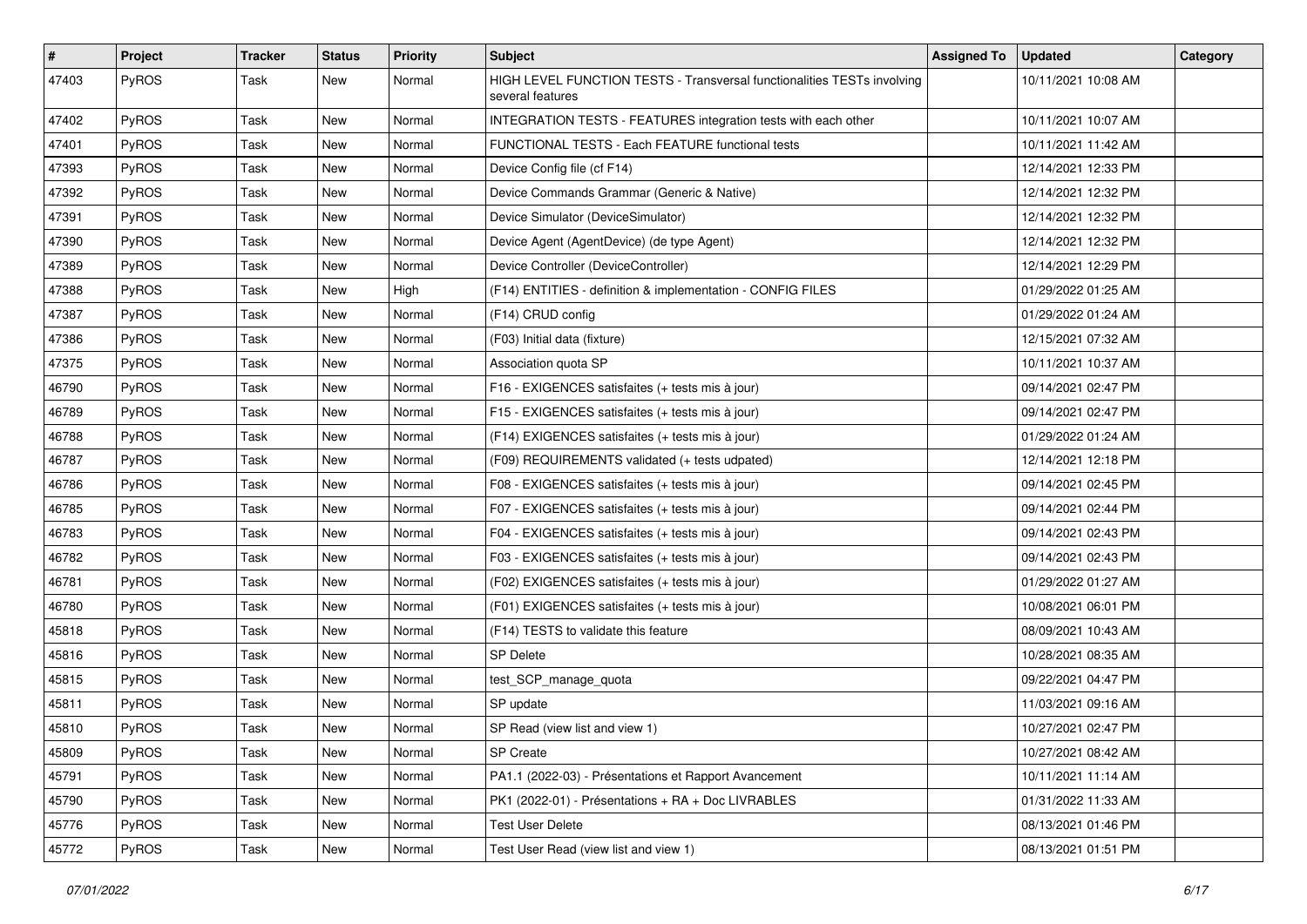| $\vert$ # | Project      | <b>Tracker</b> | <b>Status</b> | <b>Priority</b> | Subject                                                                                                                 | <b>Assigned To</b> | <b>Updated</b>      | Category |
|-----------|--------------|----------------|---------------|-----------------|-------------------------------------------------------------------------------------------------------------------------|--------------------|---------------------|----------|
| 45766     | PyROS        | Task           | New           | Normal          | <b>Test User Update</b>                                                                                                 |                    | 08/13/2021 01:53 PM |          |
| 45762     | PyROS        | Task           | New           | Normal          | <b>Test User Connexion</b>                                                                                              |                    | 08/13/2021 01:55 PM |          |
| 45761     | PyROS        | Task           | New           | Normal          | Test User Create (registration)                                                                                         |                    | 08/13/2021 01:54 PM |          |
| 45756     | PyROS        | Task           | New           | Normal          | QUOTA & PRIO - Gestion du quota et de la priorité                                                                       |                    | 10/11/2021 10:35 AM |          |
| 45748     | PyROS        | Task           | New           | Normal          | Définir Accesseurs (getX())                                                                                             |                    | 01/29/2022 01:21 AM |          |
| 45556     | PyROS        | Task           | New           | Normal          | User activation/deactivation                                                                                            |                    | 06/25/2021 08:18 AM |          |
| 45552     | PyROS        | Task           | <b>New</b>    | Normal          | General configuration integration                                                                                       |                    | 03/15/2022 11:15 PM |          |
| 45485     | PyROS        | Feature        | New           | High            | **** D0 - GENERAL, ADMINISTRATIVE & TECHNICAL                                                                           |                    | 03/16/2022 04:53 PM |          |
| 45484     | PyROS        | Feature        | New           | Normal          | **** D5 - Images management (L1-L2)                                                                                     |                    | 02/02/2022 02:36 PM |          |
| 45483     | PyROS        | Feature        | New           | High            | **** D4 - Images production (L0)                                                                                        |                    | 03/16/2022 07:28 AM |          |
| 45482     | PyROS        | Feature        | New           | High            | **** D3 - Sequences submission & plannig                                                                                |                    | 02/22/2022 03:01 PM |          |
| 45481     | PyROS        | Feature        | New           | Normal          | **** D2 - Users & Programs                                                                                              |                    | 03/29/2022 09:17 AM |          |
| 45480     | PyROS        | Feature        | New           | High            | **** D1 - System Security & Control                                                                                     |                    | 06/29/2022 07:39 AM |          |
| 45452     | PyROS        | Story          | New           | Normal          | *** REQ-0XX REQUIREMENTS FROM CNES (PR)                                                                                 |                    | 06/14/2021 01:17 PM |          |
| 45346     | PyROS        | Task           | New           | Normal          | (F10) ENTITIES - Initial data (fixture)                                                                                 |                    | 06/03/2021 09:17 AM |          |
| 45295     | PyROS        | Task           | New           | Normal          | Create DARK files (acquisition)                                                                                         |                    | 05/27/2021 11:22 AM |          |
| 45294     | PyROS        | Task           | New           | Normal          | Create BIAS files (acquisition)                                                                                         |                    | 05/27/2021 11:22 AM |          |
| 45293     | PyROS        | Task           | New           | Normal          | Create FLAT files (acquisition)                                                                                         |                    | 05/27/2021 11:21 AM |          |
| 45292     | PyROS        | Task           | New           | Normal          | (F10) TESTS to validate this feature                                                                                    |                    | 05/27/2021 11:11 AM |          |
| 45291     | PyROS        | Task           | New           | Normal          | (F10) AUTHORIZATIONS for this feature (who can do what) : documentation<br>& implementation                             |                    | 06/08/2021 08:19 AM |          |
| 45290     | PyROS        | Task           | New           | Normal          | (F10) ENTITIES - definition & implementation                                                                            |                    | 06/03/2021 09:17 AM |          |
| 45195     | PyROS        | Story          | New           | Normal          | REQ-122 Page information état agent                                                                                     |                    | 05/12/2021 12:18 PM |          |
| 45194     | PyROS        | Story          | New           | Normal          | REQ-121 Limiter le nombre d'essais de connexion d'un utilisateur                                                        |                    | 05/12/2021 12:17 PM |          |
| 45193     | PyROS        | Story          | New           | Normal          | REQ-120 Pages web dédiées pour gérer différents besoins                                                                 |                    | 05/12/2021 12:17 PM |          |
| 45192     | <b>PyROS</b> | Story          | New           | Normal          | REQ-119 Analyse images : le service de traitement d'images doit être<br>interopérable (à distance, par service externe) |                    | 05/12/2021 12:17 PM |          |
| 45191     | PyROS        | Story          | New           | Normal          | REQ-118 Avoir un obturateur sur les caméras (Utile pour faire les Dark)                                                 |                    | 05/12/2021 12:16 PM |          |
| 45190     | PyROS        | Story          | New           | Normal          | REQ-117 Calibration : génération des images de calibration en fonction du<br>temps (DBF) (Dark dépend du temps pose)    |                    | 05/12/2021 12:16 PM |          |
| 45189     | PyROS        | Story          | New           | Normal          | REQ-116 Calibration astro: trouver une solution quand l'image est distendue<br>(distortion)                             |                    | 05/12/2021 12:16 PM |          |
| 45188     | PyROS        | Story          | New           | Normal          | REQ-115 Calibration : traiter efficacement les fichiers de calibration DBF<br>(dark, bias, flat)                        |                    | 05/12/2021 12:15 PM |          |
| 45187     | PyROS        | Story          | New           | Normal          | REQ-114 Planification des séquences : Equité                                                                            |                    | 05/12/2021 12:15 PM |          |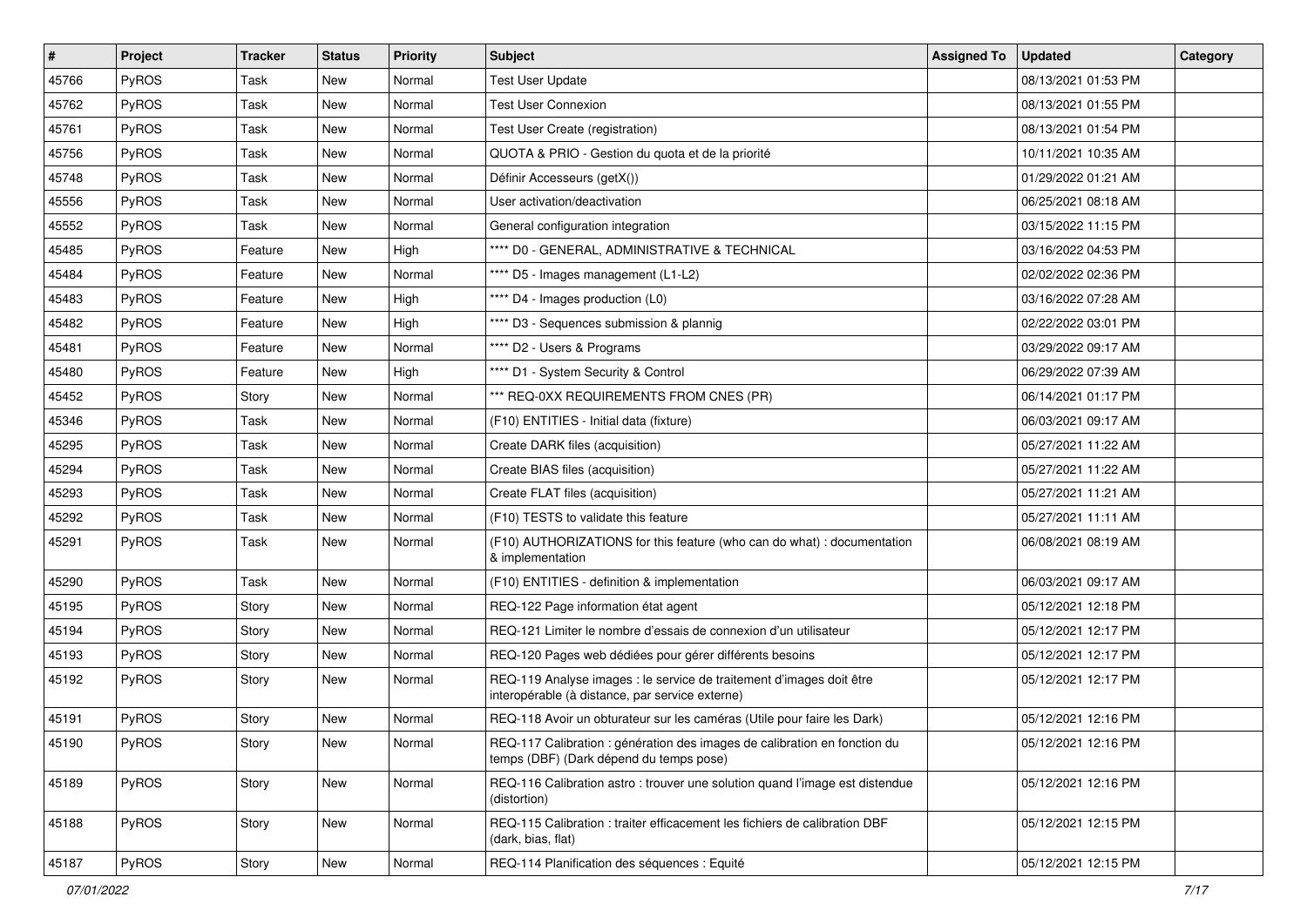| $\vert$ # | Project      | <b>Tracker</b> | <b>Status</b> | <b>Priority</b> | <b>Subject</b>                                                                                                   | <b>Assigned To</b> | <b>Updated</b>      | Category |
|-----------|--------------|----------------|---------------|-----------------|------------------------------------------------------------------------------------------------------------------|--------------------|---------------------|----------|
| 45186     | PyROS        | Story          | New           | Normal          | REQ-113 Planification des séquences : Efficacité, efficience                                                     |                    | 05/12/2021 12:15 PM |          |
| 45185     | PyROS        | Story          | New           | Normal          | REQ-112 Planification des séquences : Flexibilité                                                                |                    | 05/12/2021 12:14 PM |          |
| 45184     | <b>PyROS</b> | Story          | New           | Normal          | REQ-111 Mise en sécurité automatique en cas de cyclone                                                           |                    | 03/16/2022 04:38 PM |          |
| 45183     | PyROS        | Story          | New           | Normal          | REQ-110 Arrêt et redémarrage automatique en cas de coupure électrique                                            |                    | 03/16/2022 04:38 PM |          |
| 45182     | PyROS        | Story          | New           | Normal          | REQ-109 Afficher infos utiles sur les requetes/séquences                                                         |                    | 05/12/2021 12:13 PM |          |
| 45181     | PyROS        | Story          | New           | Normal          | REQ-108 Pouvoir déposer dans différents systèmes de coordonnées                                                  |                    | 02/22/2022 04:38 PM |          |
| 45180     | PyROS        | Story          | <b>New</b>    | Normal          | REQ-107 Suivi complet d'une requête, depuis son dépot, jusqu'à son<br>exécution, en passant par sa planification |                    | 05/12/2021 12:12 PM |          |
| 45179     | PyROS        | Story          | <b>New</b>    | Normal          | REQ-106 Requete appartient à un SP (lié à un PI qui est lié à des users)                                         |                    | 05/12/2021 12:12 PM |          |
| 45178     | PyROS        | Story          | New           | Normal          | REQ-105 Pouvoir enlever une séquence (scène) déposée pour en déposer<br>une autre                                |                    | 05/12/2021 12:11 PM |          |
| 45177     | PyROS        | Story          | New           | Normal          | REQ-104 Rôles utilisateurs (profils)                                                                             |                    | 05/12/2021 12:11 PM |          |
| 45176     | <b>PyROS</b> | Story          | New           | Normal          | REQ-103 Connexion unique pour accéder à tous les services, si possible via<br>annuaire LDAP                      |                    | 05/12/2021 12:10 PM |          |
| 45175     | PyROS        | Story          | <b>New</b>    | Normal          | REQ-102 Surveillance et sécurisation de la BD                                                                    |                    | 03/16/2022 04:38 PM |          |
| 45174     | PyROS        | Story          | New           | Normal          | REQ-213 Sauvegarde temporaire des images brutes pour opérations de<br>maintenance                                |                    | 05/12/2021 12:01 PM |          |
| 45173     | PyROS        | Story          | New           | Normal          | REQ-212 Espace privé pour extensions et déploiement sans git                                                     |                    | 05/12/2021 12:00 PM |          |
| 45172     | PyROS        | Story          | New           | Normal          | REQ-211 Allsky scan                                                                                              |                    | 05/12/2021 11:58 AM |          |
| 45171     | PyROS        | Story          | New           | Normal          | REQ-210 Affichage contenu BD                                                                                     |                    | 05/12/2021 11:58 AM |          |
| 45170     | PyROS        | Story          | New           | Normal          | REQ-209 Lecture des logs                                                                                         |                    | 05/12/2021 11:58 AM |          |
| 45169     | PyROS        | Story          | New           | Normal          | REQ-208 Lecture et téléchargement des images                                                                     |                    | 05/12/2021 11:57 AM |          |
| 45168     | PyROS        | Story          | <b>New</b>    | Normal          | REQ-207 Rapports de synthèse, outils de monitoring                                                               |                    | 05/12/2021 11:57 AM |          |
| 45167     | PyROS        | Story          | New           | Normal          | REQ-206 Espace mutualisé (comme CADOR)                                                                           |                    | 05/12/2021 11:57 AM |          |
| 45166     | PyROS        | Story          | New           | Normal          | REQ-205 Bandeau en haut de pages pour messages d'info ou avertissement                                           |                    | 05/12/2021 11:56 AM |          |
| 45165     | PyROS        | Story          | New           | Normal          | REQ-204 Architecture site, différents espaces selon les roles                                                    |                    | 05/12/2021 11:56 AM |          |
| 45164     | PyROS        | Story          | New           | Normal          | REQ-203 GUI multilingue (choix de la langue)                                                                     |                    | 05/12/2021 11:55 AM |          |
| 45163     | PyROS        | Story          | New           | Normal          | REQ-013 PYROS-10 ordonnancement temps réel                                                                       |                    | 07/01/2021 08:30 AM |          |
| 45162     | PyROS        | Story          | New           | Normal          | REQ-014 PYROS-10 priorité et quotas utilisateurs                                                                 |                    | 07/01/2021 08:29 AM |          |
| 45161     | PyROS        | Story          | New           | Normal          | REQ-011 PYROS-10 ordonnanceur sur chaque télescope                                                               |                    | 07/01/2021 08:29 AM |          |
| 45160     | PyROS        | Story          | New           | Normal          | REQ-012 PYROS-10 limiter les temps morts entre requêtes                                                          |                    | 05/12/2021 10:47 AM |          |
| 45159     | PyROS        | Story          | New           | Normal          | REQ-003 Interface avec les données CNRS de manière authentifiée                                                  |                    | 05/12/2021 10:46 AM |          |
| 45158     | PyROS        | Story          | New           | Normal          | REQ-006 Notification de changement d'état d'une requête                                                          |                    | 05/12/2021 10:45 AM |          |
| 45157     | PyROS        | Story          | New           | Normal          | REQ-002 Déclenchement des jobs sur déclenchement au lieu de scrutation                                           |                    | 05/12/2021 11:46 AM |          |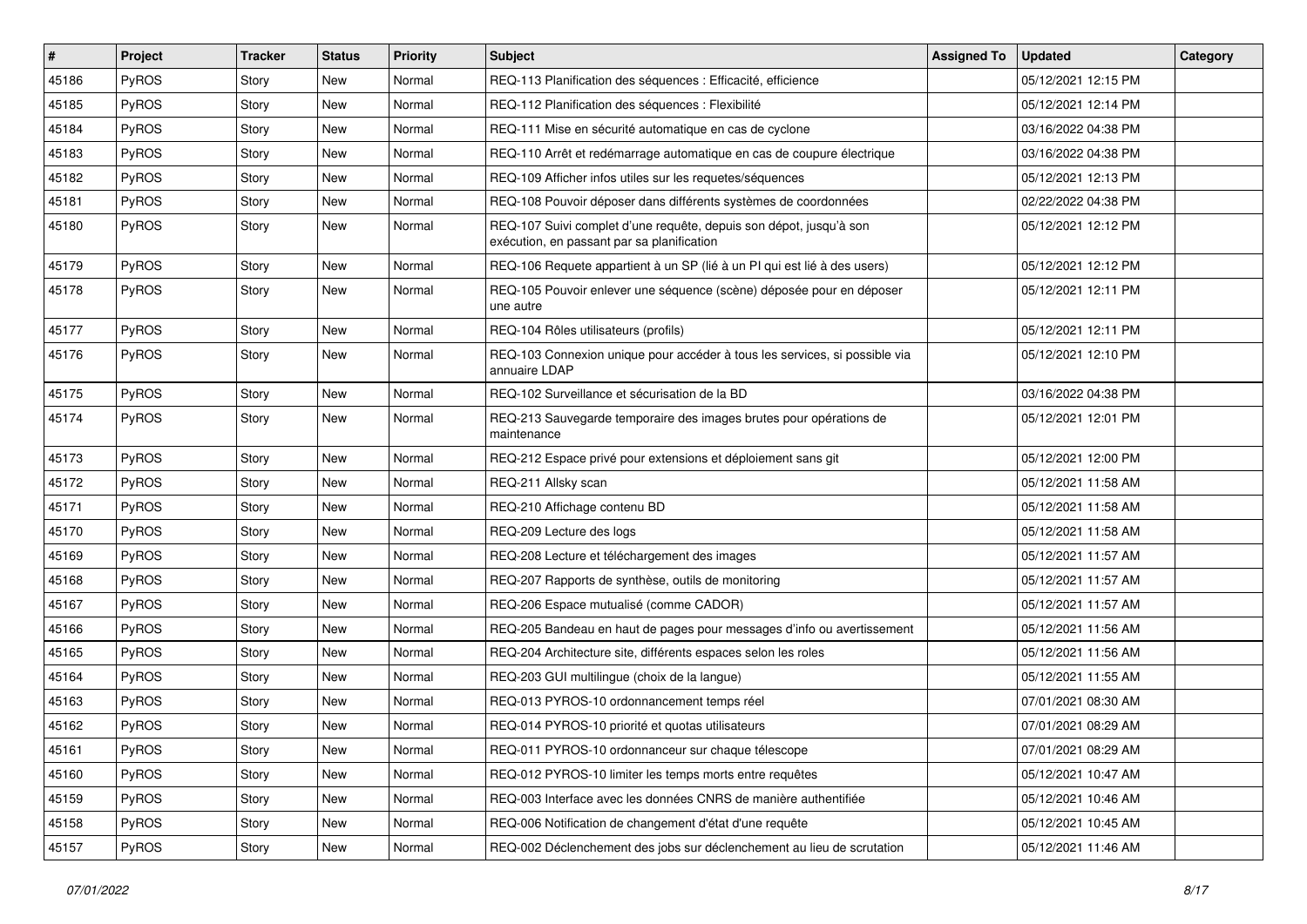| $\sharp$ | Project      | Tracker | <b>Status</b> | Priority | <b>Subject</b>                                                                          | <b>Assigned To</b> | <b>Updated</b>      | Category |
|----------|--------------|---------|---------------|----------|-----------------------------------------------------------------------------------------|--------------------|---------------------|----------|
| 45156    | PyROS        | Story   | New           | Normal   | REQ-004 POC GTRS et websocket                                                           |                    | 05/12/2021 11:45 AM |          |
| 45155    | PyROS        | Story   | New           | Normal   | REQ-001 planification de tâches récurrentes                                             |                    | 05/12/2021 10:44 AM |          |
| 45154    | <b>PyROS</b> | Story   | New           | Normal   | REQ-070 SSI 010 Spécifications techniques SSI                                           |                    | 03/16/2022 04:42 PM |          |
| 45153    | PyROS        | Story   | New           | Normal   | REQ-051 Sécurité des systèmes informatique (SSI)                                        |                    | 03/16/2022 04:44 PM |          |
| 45152    | PyROS        | Story   | <b>New</b>    | Normal   | REQ-068 ACCEPT_010 Plan de validation et d'essai                                        |                    | 05/12/2021 10:42 AM |          |
| 45151    | PyROS        | Story   | New           | Normal   | REQ-069 Plan de validation et d'essai                                                   |                    | 05/12/2021 10:42 AM |          |
| 45150    | PyROS        | Story   | <b>New</b>    | Normal   | REQ-066 QUALIF 030 Exigence                                                             |                    | 05/12/2021 10:41 AM |          |
| 45149    | PyROS        | Story   | New           | Normal   | REQ-067 Qualification des exigences                                                     |                    | 05/12/2021 10:41 AM |          |
| 45148    | PyROS        | Story   | New           | Normal   | REQ-063 Qualification opérationnelle                                                    |                    | 05/12/2021 10:40 AM |          |
| 45147    | PyROS        | Story   | <b>New</b>    | Normal   | REQ-059 Qualification technique                                                         |                    | 05/12/2021 10:40 AM |          |
| 45146    | PyROS        | Story   | New           | Normal   | REQ-064 Déploiement                                                                     |                    | 05/12/2021 10:39 AM |          |
| 45145    | PyROS        | Story   | <b>New</b>    | Normal   | REQ-062 QUALIF_020 Qualification opérationnelle                                         |                    | 05/12/2021 10:39 AM |          |
| 45144    | PyROS        | Story   | New           | Normal   | REQ-060 JUSTIF_010 Justification de la définition                                       |                    | 05/12/2021 10:38 AM |          |
| 45143    | PyROS        | Story   | <b>New</b>    | Normal   | REQ-061 Justification de la définition                                                  |                    | 05/12/2021 10:37 AM |          |
| 45142    | PyROS        | Story   | <b>New</b>    | Normal   | REQ-058 QUALIF_010 Qualification technique                                              |                    | 05/12/2021 10:37 AM |          |
| 45141    | PyROS        | Story   | New           | Normal   | REQ-056 INTERFACE_010 Interfaçage avec PyROS                                            |                    | 05/12/2021 10:36 AM |          |
| 45140    | PyROS        | Story   | New           | Normal   | REQ-057 Interfaçage avec TAROT NC                                                       |                    | 05/12/2021 10:36 AM |          |
| 45139    | PyROS        | Story   | New           | Normal   | REQ-054 Documentation et Formation                                                      |                    | 05/12/2021 10:35 AM |          |
| 45138    | PyROS        | Story   | <b>New</b>    | Normal   | REQ-055 ERGO 040 Documentation                                                          |                    | 05/12/2021 10:35 AM |          |
| 45137    | PyROS        | Story   | New           | Normal   | REQ-053 ERGO_030 Formation                                                              |                    | 05/12/2021 10:35 AM |          |
| 45136    | PyROS        | Story   | New           | Normal   | REQ-052 ERGO_020 Operabilité                                                            |                    | 05/12/2021 10:34 AM |          |
| 45135    | PyROS        | Story   | New           | Normal   | REQ-050 SURETE_260 Système informatique (SSI)                                           |                    | 03/16/2022 04:42 PM |          |
| 45134    | PyROS        | Story   | New           | Normal   | REQ-043 SURETE_180 Sécurité des personnes : lumière                                     |                    | 05/12/2021 10:33 AM |          |
| 45133    | PyROS        | Story   | New           | Normal   | REQ-042 SURETE_170 Sécurité des personnes : système d'arrêt<br>automatique              |                    | 05/12/2021 10:33 AM |          |
| 45132    | PyROS        | Story   | New           | Normal   | REQ-031 SURETE_040 Automatisation du bâtiment                                           |                    | 05/12/2021 10:32 AM |          |
| 45131    | PyROS        | Story   | <b>New</b>    | Normal   | REQ-049 SURETE 250 Transfert des données                                                |                    | 03/16/2022 04:16 PM |          |
| 45130    | PyROS        | Story   | <b>New</b>    | Normal   | REQ-047 SURETE_240 Sauvegarde des données brutes                                        |                    | 03/16/2022 04:42 PM |          |
| 45129    | PyROS        | Story   | New           | Normal   | REQ-046 SURETE_210 Arrêt du système en cas de condition<br>météorologiques défavorables |                    | 03/16/2022 04:42 PM |          |
| 45128    | PyROS        | Story   | New           | Normal   | REQ-045 SECURITE_200 Système d'alerte                                                   |                    | 03/16/2022 04:42 PM |          |
| 45127    | PyROS        | Story   | New           | Normal   | REQ-044 SURETE_190 Sécurité des personnes : système d'arrêt d'urgence                   |                    | 05/12/2021 10:30 AM |          |
| 45126    | PyROS        | Story   | New           | Normal   | REQ-048 sauvegarde des données brutes                                                   |                    | 03/16/2022 04:43 PM |          |
| 45125    | PyROS        | Story   | New           | Normal   | REQ-041 information sur les composants (ajout)                                          |                    | 05/12/2021 10:29 AM |          |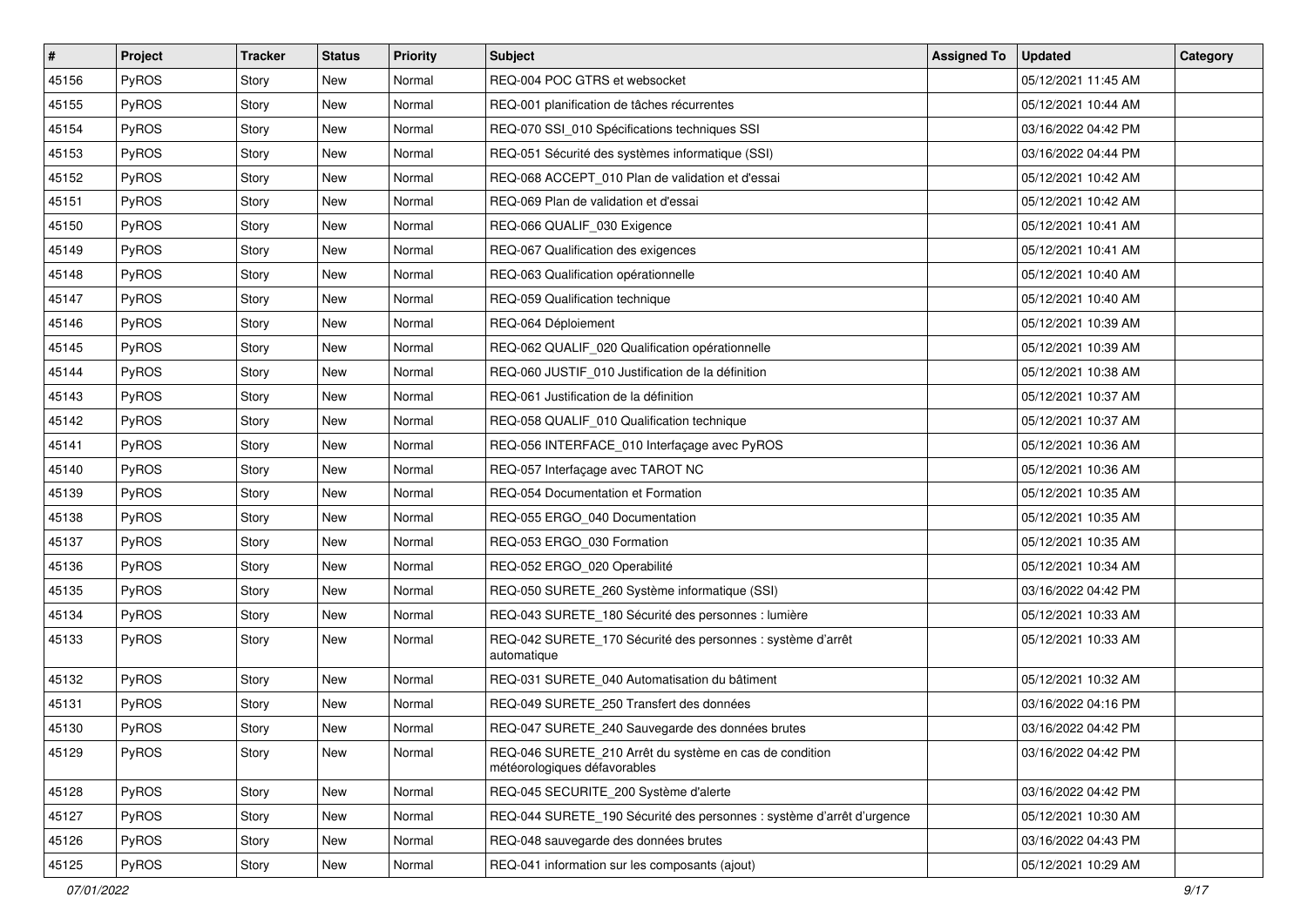| $\sharp$ | Project | Tracker | <b>Status</b> | <b>Priority</b> | Subject                                                                                                                                           | <b>Assigned To</b> | <b>Updated</b>      | Category |
|----------|---------|---------|---------------|-----------------|---------------------------------------------------------------------------------------------------------------------------------------------------|--------------------|---------------------|----------|
| 45124    | PyROS   | Story   | <b>New</b>    | Normal          | REQ-038 focalisation, alignement,                                                                                                                 |                    | 05/12/2021 10:29 AM |          |
| 45123    | PyROS   | Story   | New           | Normal          | REQ-036 logiciel pour la maintenance à distance                                                                                                   |                    | 05/12/2021 10:28 AM |          |
| 45122    | PyROS   | Story   | New           | Normal          | REQ-032 automatisation du bâtiment et du télescope                                                                                                |                    | 05/12/2021 10:27 AM |          |
| 45121    | PyROS   | Story   | New           | Normal          | REQ-009 requêtes de calibration                                                                                                                   |                    | 05/12/2021 10:54 AM |          |
| 45120    | PyROS   | Story   | <b>New</b>    | Normal          | REQ-017 Information sur les requêtes soumises par l'utilisateur                                                                                   |                    | 05/12/2021 10:55 AM |          |
| 45119    | PyROS   | Story   | New           | Normal          | REQ-008 requêtes SST flexibles                                                                                                                    |                    | 05/12/2021 10:54 AM |          |
| 45118    | PyROS   | Story   | <b>New</b>    | Normal          | REQ-016 informations sur les composants de l'observatoire                                                                                         |                    | 05/12/2021 10:55 AM |          |
| 45117    | PyROS   | Story   | New           | Normal          | REQ-019 Mise à disposition des images et mesures                                                                                                  |                    | 05/12/2021 10:55 AM |          |
| 45116    | PyROS   | Story   | New           | Normal          | REQ-039 SURETE_160 Sauvegarde des pannes                                                                                                          |                    | 05/12/2021 10:56 AM |          |
| 45115    | PyROS   | Story   | <b>New</b>    | Normal          | REQ-035 SURETE_130 Maintenance à distance                                                                                                         |                    | 05/12/2021 10:56 AM |          |
| 45114    | PyROS   | Story   | New           | Normal          | REQ-021 FONC_020 Saut en déclinaison entre chaque image                                                                                           |                    | 05/12/2021 10:15 AM |          |
| 45113    | PyROS   | Story   | <b>New</b>    | Normal          | REQ-024 FONC_080 Directions et trajectoires accessibles                                                                                           |                    | 05/12/2021 10:11 AM |          |
| 45112    | PyROS   | Story   | New           | Normal          | REQ-023 FONC_030 Délai de reprogrammation                                                                                                         |                    | 05/12/2021 10:00 AM |          |
| 45103    | PyROS   | Story   | <b>New</b>    | Normal          | REQ-033 SURETE_050 Prise en compte de la météo                                                                                                    |                    | 03/16/2022 04:42 PM |          |
| 45102    | PyROS   | Story   | <b>New</b>    | Normal          | REQ-029 Métadonnées des images                                                                                                                    |                    | 05/11/2021 04:44 PM |          |
| 45101    | PyROS   | Story   | <b>New</b>    | Normal          | REQ-034 SURETE_080 Coupure électrique                                                                                                             |                    | 03/16/2022 04:42 PM |          |
| 45100    | PyROS   | Story   | New           | Normal          | REQ-026 Plage d'angles horaires et ligne d'horizon                                                                                                |                    | 05/11/2021 04:38 PM |          |
| 45099    | PyROS   | Story   | New           | Normal          | REQ-037 SURETE_140 Vérification du fonctionnement du télescope :<br>calibration                                                                   |                    | 05/11/2021 04:35 PM |          |
| 45098    | PyROS   | Story   | New           | Normal          | REQ-030 SURETE_30 Répartition des nuits                                                                                                           |                    | 05/11/2021 04:27 PM |          |
| 45097    | PyROS   | Story   | New           | Normal          | REQ-028 FONC_180 Métadonnées pour les poursuites LEO (optionnelle)                                                                                |                    | 05/11/2021 04:45 PM |          |
| 45096    | PyROS   | Story   | <b>New</b>    | Normal          | REQ-027 FONC_170 Métadonnées                                                                                                                      |                    | 05/11/2021 04:44 PM |          |
| 45095    | PyROS   | Story   | <b>New</b>    | Normal          | REQ-018 Cloisonnement des données                                                                                                                 |                    | 05/11/2021 04:17 PM |          |
| 45051    | PyROS   | Task    | New           | Normal          | Implémenter le protocole Indi avec une classe DeviceControllerIndi                                                                                |                    | 05/06/2021 05:05 PM |          |
| 45049    | PyROS   | Task    | <b>New</b>    | Normal          | <b>CAMERA FLI</b>                                                                                                                                 |                    | 07/16/2021 09:34 AM |          |
| 45048    | PyROS   | Task    | New           | Normal          | HARDWARE DEVICES definition, test, config, management                                                                                             |                    | 10/08/2021 05:51 PM |          |
| 45046    | PyROS   | Task    | <b>New</b>    | Normal          | Manual mode                                                                                                                                       |                    | 12/14/2021 12:34 PM |          |
| 45035    | PyROS   | Task    | <b>New</b>    | Normal          | Resilience (failure tolerance)                                                                                                                    |                    | 05/06/2021 12:58 PM |          |
| 45034    | PyROS   | Task    | New           | Normal          | Resilience (failure tolerance)                                                                                                                    |                    | 05/06/2021 12:58 PM |          |
| 45004    | PyROS   | Task    | New           | High            | MAIN CONFIG FILE - Décrire dans un fichier texte la configuration complète<br>d'une UNIT (monture) et tous ses composants et instruments associés |                    | 01/29/2022 01:25 AM |          |
| 45000    | PyROS   | Task    | New           | High            | Generic commands grammar description & management                                                                                                 |                    | 05/06/2021 05:05 PM |          |
| 44999    | PyROS   | Task    | New           | Normal          | Execution                                                                                                                                         |                    | 12/14/2021 12:35 PM |          |
| 44998    | PyROS   | Task    | New           | Normal          | Monitoring: Check & log continuously instrument (or telescope) status                                                                             |                    | 12/14/2021 12:33 PM |          |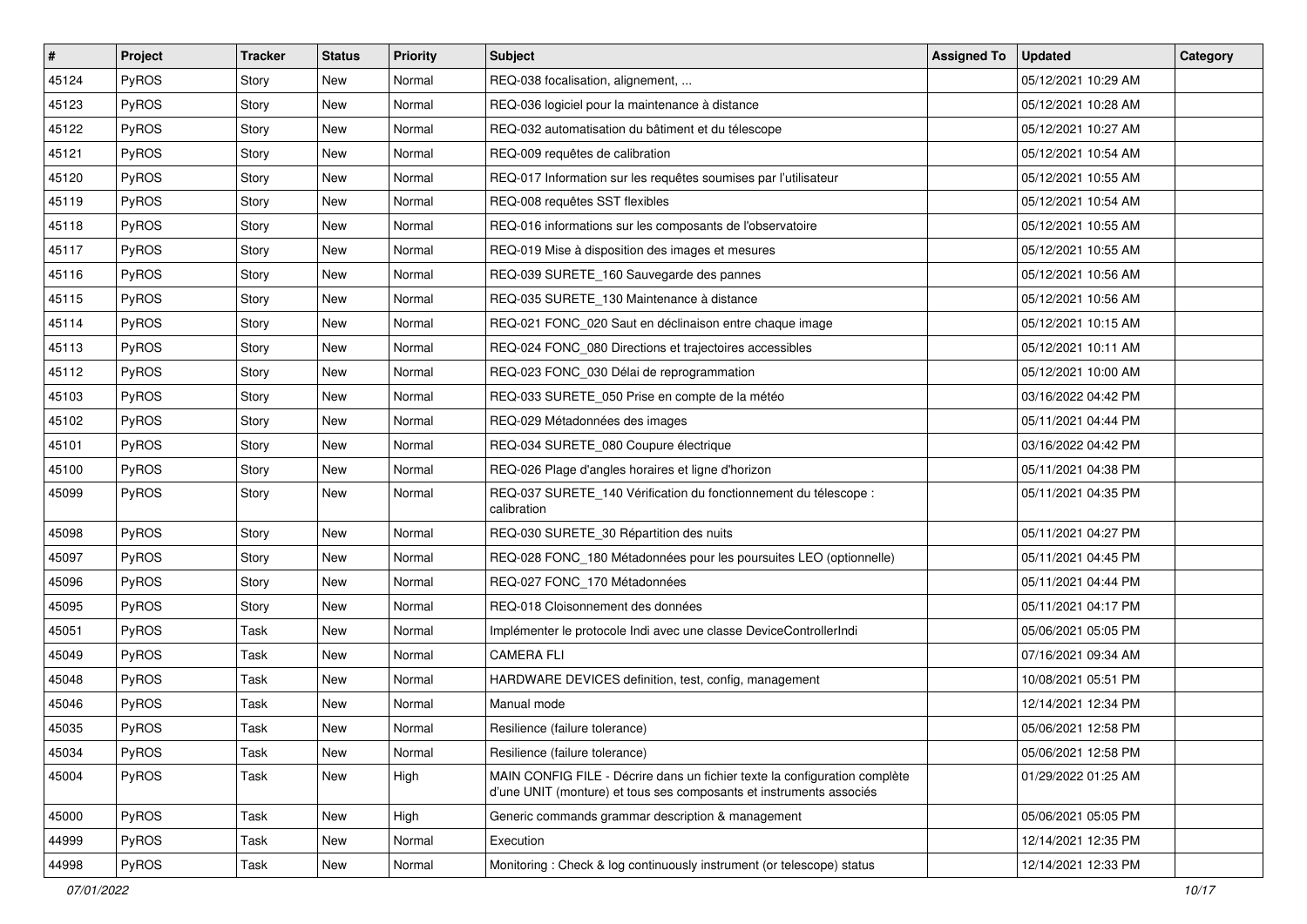| $\#$  | Project | <b>Tracker</b> | <b>Status</b> | <b>Priority</b> | Subject                                                                                                                                 | <b>Assigned To</b> | <b>Updated</b>      | Category |
|-------|---------|----------------|---------------|-----------------|-----------------------------------------------------------------------------------------------------------------------------------------|--------------------|---------------------|----------|
| 44997 | PyROS   | Task           | New           | Normal          | Start & Stop                                                                                                                            |                    | 12/14/2021 12:33 PM |          |
| 44995 | PyROS   | Task           | New           | Normal          | (F09) TESTS to validate this feature                                                                                                    |                    | 10/08/2021 05:45 PM |          |
| 44994 | PyROS   | Task           | New           | Normal          | (F09) AUTHORIZATIONS for this feature (who can do what) : doc & implem.                                                                 |                    | 12/14/2021 12:15 PM |          |
| 44993 | PyROS   | Task           | New           | Normal          | (F09) ENTITIES definition & implementation                                                                                              |                    | 12/14/2021 12:33 PM |          |
| 44992 | PyROS   | Task           | <b>New</b>    | Normal          | Switch modes between Automatic and Manual mode                                                                                          |                    | 05/04/2021 12:31 PM |          |
| 44991 | PyROS   | Task           | New           | Normal          | Execution                                                                                                                               |                    | 05/04/2021 12:30 PM |          |
| 44990 | PyROS   | Task           | New           | Normal          | Monitoring: Check & log continuously Telescope and instruments status, and<br>make a general synthesis                                  |                    | 05/04/2021 12:30 PM |          |
| 44989 | PyROS   | Task           | New           | Normal          | Start & Stop                                                                                                                            |                    | 05/04/2021 12:29 PM |          |
| 44988 | PyROS   | Task           | <b>New</b>    | Normal          | TESTS to validate this feature                                                                                                          |                    | 05/04/2021 12:26 PM |          |
| 44987 | PyROS   | Task           | New           | Normal          | (F08) AUTHORIZATIONS for this feature (who can do what) : documentation<br>& implementation                                             |                    | 06/08/2021 08:20 AM |          |
| 44986 | PyROS   | Task           | New           | Normal          | ENTITIES (& properties) to be defined                                                                                                   |                    | 05/04/2021 12:25 PM |          |
| 44973 | PyROS   | Task           | New           | Normal          | (F07) Scheduling Sequences according to priorities, quotas, observing<br>conditions, Seq parameters, Seq constraints                    |                    | 05/06/2021 02:59 PM |          |
| 44972 | PyROS   | Task           | New           | Normal          | Planning triggers - each time the context is changed                                                                                    |                    | 05/03/2021 12:06 PM |          |
| 44971 | PyROS   | Task           | New           | Normal          | Get the list of sequences to be planned                                                                                                 |                    | 05/03/2021 11:43 AM |          |
| 44970 | PyROS   | Task           | <b>New</b>    | Normal          | TESTS to validate this feature                                                                                                          |                    | 05/03/2021 11:41 AM |          |
| 44969 | PyROS   | Task           | New           | Normal          | (F07) AUTHORIZATIONS for this feature (who can do what) : documentation<br>& implementation                                             |                    | 06/08/2021 08:21 AM |          |
| 44968 | PyROS   | Task           | New           | Normal          | ENTITIES (& properties) to be defined                                                                                                   |                    | 05/03/2021 11:38 AM |          |
| 44945 | PyROS   | Task           | New           | Normal          | (READ 1) Sequence detailed view                                                                                                         |                    | 02/03/2022 09:45 AM |          |
| 44932 | PyROS   | Task           | <b>New</b>    | Normal          | CREATE a Sequence (must be attached to a valid SP)                                                                                      |                    | 02/23/2022 12:02 PM |          |
| 44924 | PyROS   | Task           | New           | Normal          | (F04) ENTITIES - definition & implementation                                                                                            |                    | 12/15/2021 07:36 AM |          |
| 44923 | PyROS   | Task           | New           | Normal          | (F04) TESTS to validate this feature                                                                                                    |                    | 12/15/2021 07:36 AM |          |
| 44922 | PyROS   | Task           | New           | Normal          | (F04) AUTHORIZATIONS for this feature (who can do what) : documentation<br>& implementation                                             |                    | 12/15/2021 07:37 AM |          |
| 44921 | PyROS   | Task           | New           | Normal          | Démarrage de la production des fichiers de calibration (fin de nuit)                                                                    |                    | 04/30/2021 12:43 PM |          |
| 44920 | PyROS   | Task           | New           | Normal          | Démarrage ou fin des observations (début/fin de nuit)                                                                                   |                    | 06/29/2022 07:38 AM |          |
| 44919 | PyROS   | Task           | New           | Normal          | Sauvegarder (logger) les différents changements d'état                                                                                  |                    | 06/28/2022 09:58 PM |          |
| 44918 | PyROS   | Task           | New           | Normal          | Optimiser : Agir sur le système en fonction des conditions d'observation pour<br>n'observer que quand la qualité du ciel est suffisante |                    | 06/28/2022 09:58 PM |          |
| 44917 | PyROS   | Task           | New           | Normal          | Sécuriser : Agir sur le système en fonction de l'environnement<br>(externe/interne) pour la sécurité de l'Observatoire et des personnes |                    | 06/29/2022 07:39 AM |          |
| 44916 | PyROS   | Task           | New           | Normal          | Rythmer : Agir sur le système pour lui donner un rythme en fonction du temps<br>(nuit/jour)                                             |                    | 06/29/2022 07:38 AM |          |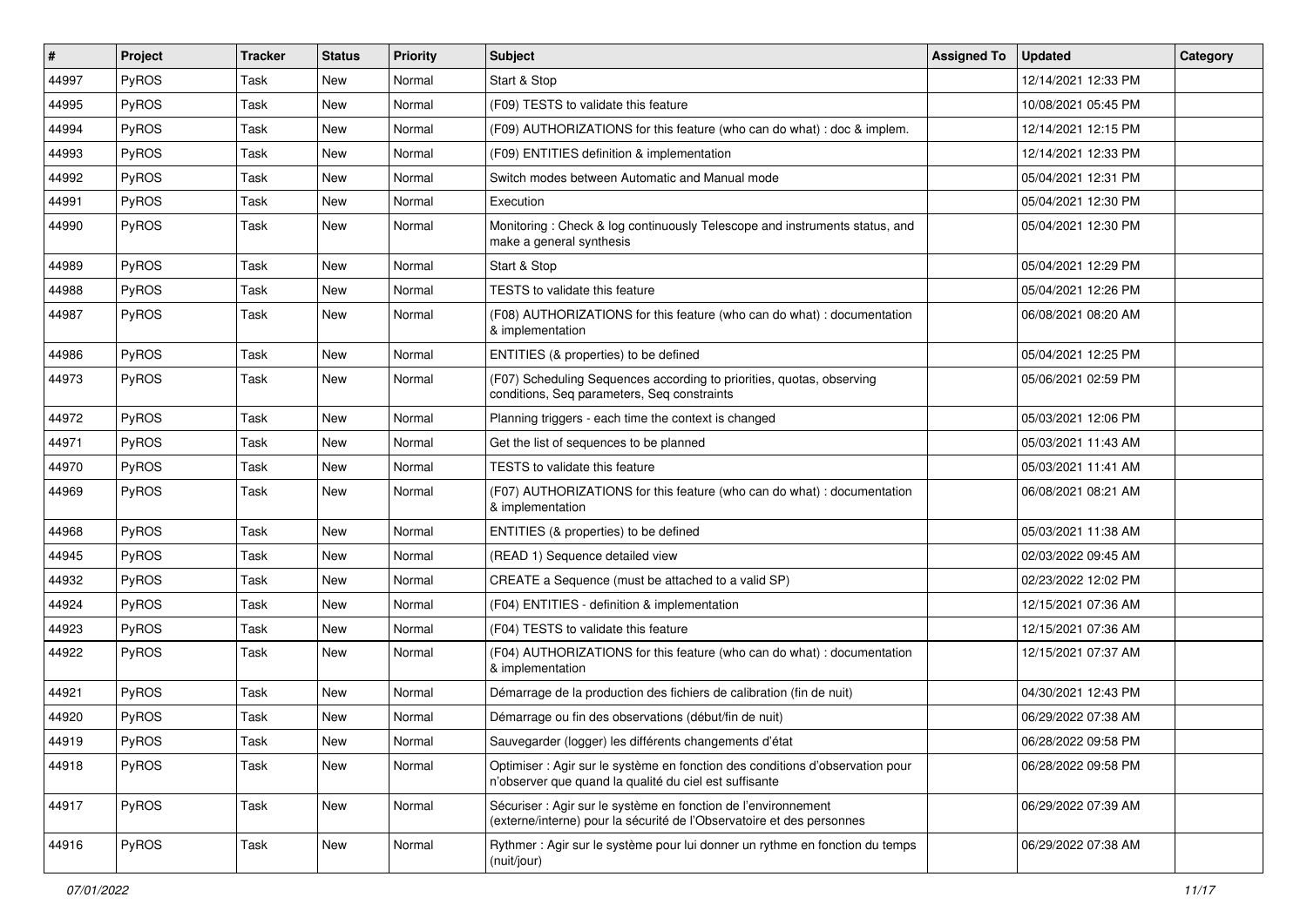| #     | Project      | Tracker | <b>Status</b> | <b>Priority</b> | Subject                                                                                              | <b>Assigned To</b> | <b>Updated</b>      | Category |
|-------|--------------|---------|---------------|-----------------|------------------------------------------------------------------------------------------------------|--------------------|---------------------|----------|
| 44915 | PyROS        | Task    | <b>New</b>    | Normal          | Changer le mode du système : passer en mode manuel (maintenance) ou<br>automatique                   |                    | 06/28/2022 09:57 PM |          |
| 44914 | PyROS        | Task    | <b>New</b>    | Normal          | (re-)Démarrer, mettre en Pause, ou Stopper tout ou partie du système                                 |                    | 06/28/2022 09:56 PM |          |
| 44907 | PyROS        | Task    | New           | Normal          | Show Weather & Observatory monitored data (in a convenient way)                                      |                    | 05/05/2022 09:53 AM |          |
| 44906 | PyROS        | Task    | <b>New</b>    | Normal          | Compute and save Observing conditions                                                                |                    | 12/15/2021 07:35 AM |          |
| 44904 | PyROS        | Task    | <b>New</b>    | Normal          | Compute, save, and provide higher level (useful) parameters and synthesis<br>from multiple detectors |                    | 12/15/2021 07:34 AM |          |
| 44903 | PyROS        | Task    | New           | Normal          | Save raw data                                                                                        |                    | 12/15/2021 07:34 AM |          |
| 44902 | PyROS        | Task    | <b>New</b>    | Normal          | Fix raw data                                                                                         |                    | 12/15/2021 07:33 AM |          |
| 44901 | PyROS        | Task    | New           | Normal          | Get PLC mode changes (off/manu/auto) and alarms (intrusion, e_stop), and<br>save them                |                    | 12/15/2021 07:33 AM |          |
| 44900 | PyROS        | Task    | New           | Normal          | Read (from PLC and sensors) INSIDE environmental data (doors, lights) for<br>human safety            |                    | 12/15/2021 07:33 AM |          |
| 44899 | PyROS        | Task    | New           | Normal          | Read (from PLC and sensors) OUTSIDE environmental data (weather) for<br>instruments security         |                    | 12/14/2021 04:54 PM |          |
| 44898 | PyROS        | Task    | New           | Normal          | (F03) ENTITIES (& properties) to be defined                                                          |                    | 12/15/2021 07:32 AM |          |
| 44897 | PyROS        | Task    | <b>New</b>    | Normal          | On peut voir la fiche détaillée d'un SP                                                              |                    | 06/16/2021 11:29 AM |          |
| 44896 | PyROS        | Task    | <b>New</b>    | Normal          | On peut consulter la liste des SP                                                                    |                    | 06/18/2021 03:17 PM |          |
| 44894 | <b>PyROS</b> | Task    | New           | Normal          | Un Observer peut créer un nouveau Proposal (SP) pour une Période<br>spécifique future                |                    | 06/16/2021 11:28 AM |          |
| 44892 | PyROS        | Task    | <b>New</b>    | Normal          | SPs view (list & 1)                                                                                  |                    | 03/29/2022 09:17 AM |          |
| 44891 | PyROS        | Task    | New           | Normal          | Create/Update                                                                                        |                    | 09/14/2021 11:48 AM |          |
| 44890 | PyROS        | Task    | <b>New</b>    | Normal          | SP CRUD                                                                                              |                    | 03/29/2022 09:17 AM |          |
| 44886 | PyROS        | Task    | New           | Normal          | (F01) ENTITIES - definition & implementation                                                         |                    | 10/12/2021 07:50 AM |          |
| 44880 | PyROS        | Task    | <b>New</b>    | Normal          | (F03) TESTS to validate this feature                                                                 |                    | 12/15/2021 07:32 AM |          |
| 44879 | PyROS        | Task    | New           | Normal          | (F03) AUTHORIZATIONS for this feature (who can do what) : documentation<br>& implementation          |                    | 12/15/2021 07:32 AM |          |
| 44878 | PyROS        | Task    | <b>New</b>    | Normal          | (F02) TESTS to validate this feature                                                                 |                    | 11/03/2021 09:16 AM |          |
| 44843 | PyROS        | Task    | <b>New</b>    | Normal          | ROLES : Un utilisateur peut avoir plusieurs roles                                                    |                    | 06/18/2021 03:15 PM |          |
| 44842 | PyROS        | Task    | New           | Normal          | <b>USER</b>                                                                                          |                    | 10/12/2021 07:50 AM |          |
| 44835 | PyROS        | Task    | New           | Normal          | (F01) CRUD (utilisateur)                                                                             |                    | 03/29/2022 09:14 AM |          |
| 44817 | PyROS        | Story   | New           | Normal          | REQ-202 Deux types de connexion utilisateurs (LDAP ou sans)                                          |                    | 05/11/2021 03:43 PM |          |
| 44816 | PyROS        | Story   | New           | Normal          | REQ-201 Définir une esthétique Tarot                                                                 |                    | 05/12/2021 11:53 AM |          |
| 44815 | PyROS        | Story   | New           | Normal          | REQ-015 Ajustement dynamique des quotas utilisateurs                                                 |                    | 05/11/2021 04:11 PM |          |
| 44814 | PyROS        | Story   | New           | Normal          | REQ-101 Logs                                                                                         |                    | 03/16/2022 04:38 PM |          |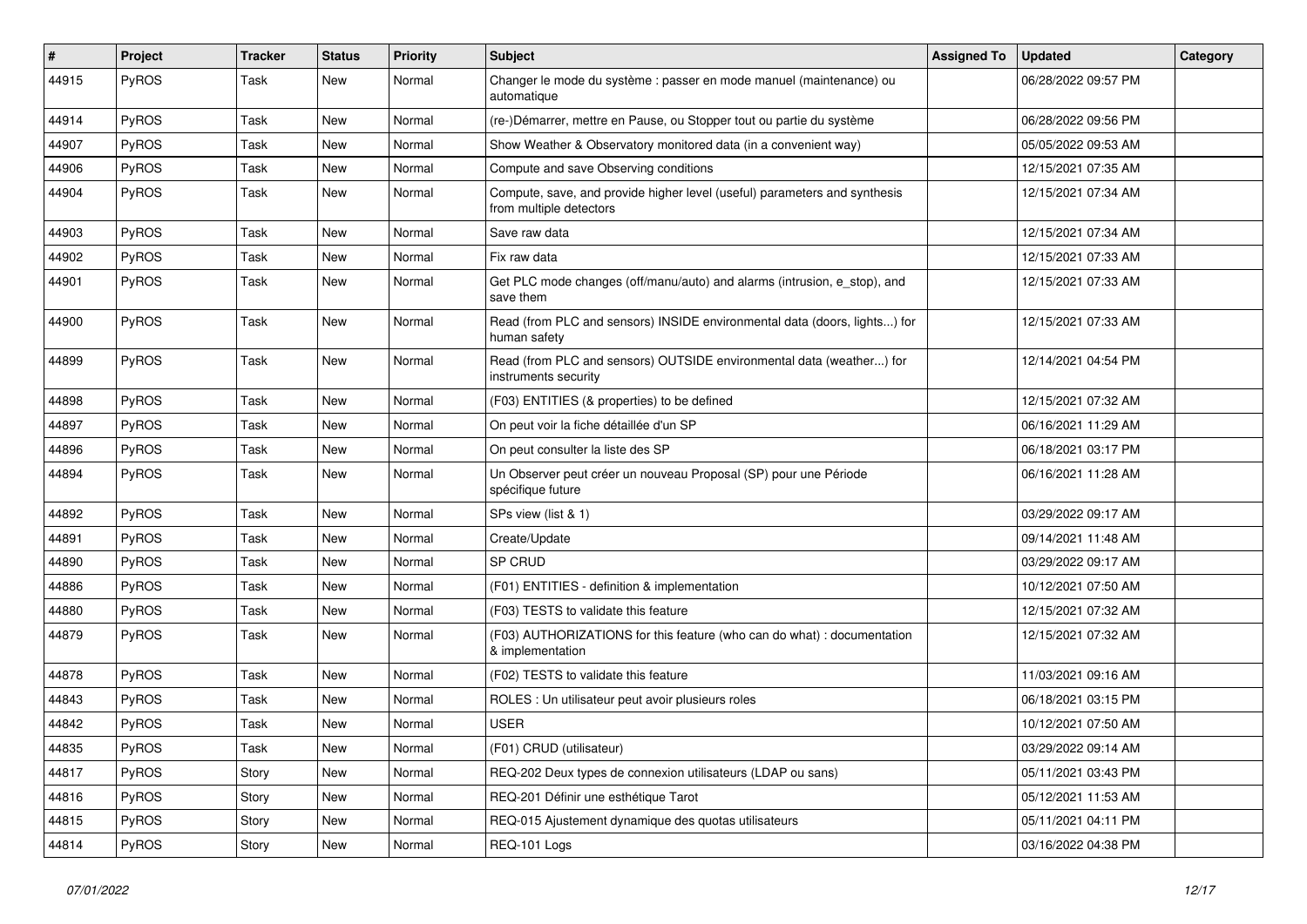| $\vert$ # | Project      | <b>Tracker</b> | <b>Status</b> | <b>Priority</b> | <b>Subject</b>                                                                                                                   | <b>Assigned To</b> | <b>Updated</b>      | Category |
|-----------|--------------|----------------|---------------|-----------------|----------------------------------------------------------------------------------------------------------------------------------|--------------------|---------------------|----------|
| 44813     | <b>PyROS</b> | Story          | <b>New</b>    | Normal          | REQ-123 Architecture extensible et Extensions privatisables                                                                      |                    | 05/12/2021 12:21 PM |          |
| 44812     | <b>PyROS</b> | Story          | New           | Normal          | *** REQ-200 FOR TAROT NETWORK INTEGRATION                                                                                        |                    | 06/14/2021 01:13 PM |          |
| 44811     | <b>PyROS</b> | Story          | New           | Normal          | *** REQ-100 FROM CCTP TAROT-NC & MEETINGS                                                                                        |                    | 03/16/2022 04:38 PM |          |
| 44721     | <b>PyROS</b> | Feature        | New           | Normal          | *** GF4 - QUAL - Quality & Tests - High level tests (integration & functional),<br>plan tests, validation des exigences (qualif) |                    | 03/16/2022 04:55 PM |          |
| 44719     | <b>PyROS</b> | Story          | New           | Normal          | REQ-010 Ordonnancement des requêtes                                                                                              |                    | 07/01/2021 08:30 AM |          |
| 44718     | <b>PyROS</b> | Story          | New           | Normal          | **** REQ-025 AJOUT TNC                                                                                                           |                    | 06/14/2021 01:19 PM |          |
| 44717     | <b>PyROS</b> | Story          | <b>New</b>    | Normal          | **** REQ-022 TAROT NC                                                                                                            |                    | 06/14/2021 01:19 PM |          |
| 44716     | <b>PyROS</b> | Story          | <b>New</b>    | Normal          | **** REQ-071 AJOUT OSMOSE                                                                                                        |                    | 06/14/2021 01:19 PM |          |
| 44715     | <b>PyROS</b> | Story          | <b>New</b>    | Normal          | **** REQ-065 AJOUT UPGRADE                                                                                                       |                    | 06/14/2021 01:19 PM |          |
| 44713     | <b>PyROS</b> | Story          | <b>New</b>    | Normal          | **** REQ-020 CCTP                                                                                                                |                    | 07/01/2021 08:30 AM |          |
| 44661     | <b>PyROS</b> | Feature        | <b>New</b>    | Normal          | *** SF13 - IAF - Images Fetching (quicklook & download)                                                                          |                    | 03/15/2022 04:49 PM |          |
| 44659     | PyROS        | Feature        | <b>New</b>    | Normal          | *** GF3 - INFRA - Hardware, Operating System, Network, Security & Safety                                                         |                    | 03/16/2022 04:51 PM |          |
| 44658     | <b>PyROS</b> | Feature        | New           | High            | *** SF15 - SST - START&STOP - System Startup (launch), monitoring, and<br>Shutdown                                               |                    | 06/28/2022 10:06 PM |          |
| 44584     | <b>PyROS</b> | Feature        | <b>New</b>    | Normal          | *** SF10 - CAL - Calibration (Dark/Bias/Flat)                                                                                    |                    | 03/15/2022 04:48 PM |          |
| 44389     | <b>PyROS</b> | Task           | New           | High            | (GF1) PROJECT MANAGEMENT (REDMINE FORGE) : Features, tasks,<br>gantt, kanban                                                     |                    | 03/04/2022 11:56 AM |          |
| 44355     | PyROS        | Task           | <b>New</b>    | Normal          | Construire une nouvelle grammaire générique de commandes, basée sur INDI<br>(pyros doit parler INDI par défaut)                  |                    | 03/25/2021 05:37 PM |          |
| 44329     | <b>PyROS</b> | Task           | <b>New</b>    | High            | Migration gitlab sur IN2P3                                                                                                       |                    | 12/14/2021 12:08 PM |          |
| 44172     | PyROS        | Feature        | New           | High            | *** SF14 - OCF - Observatory Unit & Site Configuration                                                                           |                    | 01/29/2022 01:24 AM |          |
| 44168     | PyROS        | Task           | New           | High            | (GF2) INSTALL & DEPLOY                                                                                                           |                    | 03/16/2022 07:27 AM |          |
| 44166     | PyROS        | Task           | <b>New</b>    | High            | (GF1) DOCUMENTATION                                                                                                              |                    | 03/04/2022 11:57 AM |          |
| 44165     | PyROS        | Feature        | New           | Normal          | *** SF16 - DSH - General monitoring : Dashboard (website)                                                                        |                    | 06/29/2022 07:24 AM |          |
| 44164     | PyROS        | Feature        | <b>New</b>    | Normal          | *** SF12 - IAN - Images Analysis (Triton)                                                                                        |                    | 03/15/2022 04:48 PM |          |
| 44163     | <b>PyROS</b> | Feature        | New           | Normal          | *** SF09 - CMC - Command Control - Telescope & Instruments Control &<br>Monitoring (DeviceController, AgentDevice)               |                    | 03/16/2022 07:28 AM |          |
| 44162     | PyROS        | Feature        | <b>New</b>    | High            | *** SF08 - EXE (SOX) - Observation Sequence (SO) eXecution                                                                       |                    | 03/15/2022 04:46 PM |          |
| 44161     | PyROS        | Feature        | New           | High            | *** SF04 - SPV - System Coordination & Supervision : Majordome<br>(Conducting) (head)                                            |                    | 06/29/2022 07:39 AM |          |
| 44160     | PyROS        | Feature        | <b>New</b>    | Normal          | *** SF07 - PLN - Observation Sequences Planning & Scheduling                                                                     |                    | 03/15/2022 04:46 PM |          |
| 44159     | PyROS        | Feature        | <b>New</b>    | Normal          | *** SF03 - ENV - Environment Monitoring (int/ext, observatory & weather)                                                         |                    | 05/05/2022 09:54 AM |          |
| 44158     | PyROS        | Feature        | <b>New</b>    | Normal          | *** SF06 - ALR - Alerts Management                                                                                               |                    | 03/15/2022 04:46 PM |          |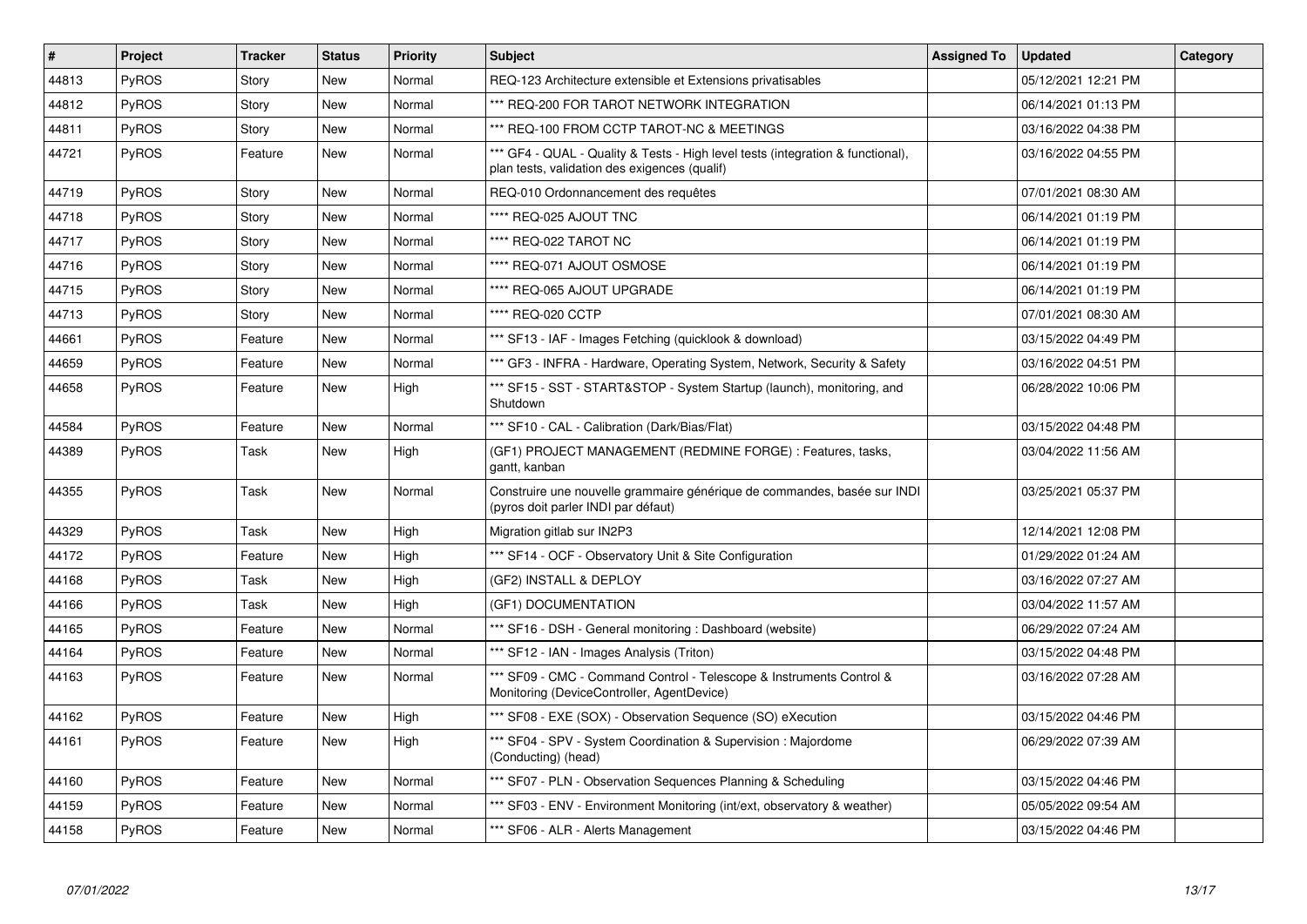| #     | Project      | Tracker    | <b>Status</b> | <b>Priority</b> | Subject                                                                                                                               | <b>Assigned To</b> | <b>Updated</b>      | Category |
|-------|--------------|------------|---------------|-----------------|---------------------------------------------------------------------------------------------------------------------------------------|--------------------|---------------------|----------|
| 44151 | PyROS        | Feature    | New           | High            | *** GF1 - PROJ - Project management, documentation, formation des<br>utilisateurs, interfaces, plan de justification de la définition |                    | 01/31/2022 11:32 AM |          |
| 44148 | PyROS        | Feature    | New           | High            | *** GF2 - INST - Config, Install, udpate, deploy (IRAP, CNES, TAROT)                                                                  |                    | 03/16/2022 07:27 AM |          |
| 37910 | Lavoisier    | Feature    | New           | High            | do not log AdaptorException when they are already sent to the user                                                                    |                    | 07/25/2019 09:41 AM |          |
| 37461 | Lavoisier    | Feature    | <b>New</b>    | Normal          | add support for jdk 11                                                                                                                |                    | 04/25/2019 01:53 PM |          |
| 37409 | TRegS        | Feature    | <b>New</b>    | Normal          | Statistiques sur les queues dans les logs                                                                                             |                    | 04/11/2019 01:40 PM |          |
| 36236 | IN2P3-Forge  | Support    | <b>New</b>    | High            | Synchronisation demandée pour un serveur Mercurial                                                                                    |                    | 04/13/2021 09:07 AM |          |
| 35994 | IN2P3-Forge  | Support    | New           | Normal          | Synchronisation demandée pour un serveur Mercurial                                                                                    |                    | 01/11/2019 03:10 PM |          |
| 35692 | Lavoisier    | <b>Bug</b> | New           | Normal          | namespace not removed for a given use-case                                                                                            |                    | 11/27/2018 05:35 PM |          |
| 34801 | Lavoisier    | Feature    | <b>New</b>    | Normal          | add support for attribute @if in element view/variable                                                                                |                    | 07/31/2018 12:57 PM |          |
| 16628 | CC-IN2P3     | Support    | New           | Normal          | Sèche cheveux dans le vestiaire                                                                                                       |                    | 01/12/2017 02:37 PM |          |
| 16627 | CC-IN2P3     | Bug        | <b>New</b>    | Urgent          | prise cassée bureau 311 b                                                                                                             |                    | 01/12/2017 02:27 PM |          |
| 13262 | C3F2         | Bug        | <b>New</b>    | Normal          | improve management of Lomon parameters to explain non convergence                                                                     |                    | 05/02/2016 10:04 AM |          |
| 12978 | <b>PEM</b>   | <b>Bug</b> | <b>New</b>    | Low             | pem-sync pull                                                                                                                         |                    | 03/24/2016 05:11 PM |          |
| 12976 | <b>PEM</b>   | Feature    | <b>New</b>    | Low             | pem-sync co_pem                                                                                                                       |                    | 03/24/2016 05:00 PM |          |
| 12975 | PEM          | Feature    | New           | Normal          | pem-sync co_pem                                                                                                                       |                    | 03/24/2016 04:54 PM |          |
| 12974 | <b>PEM</b>   | Feature    | New           | Normal          | pem-sync cp pem                                                                                                                       |                    | 03/24/2016 04:52 PM |          |
| 12963 | PEM          | <b>Bug</b> | New           | Normal          | add tool crash                                                                                                                        |                    | 03/24/2016 09:10 AM |          |
| 12962 | <b>PEM</b>   | Bug        | <b>New</b>    | Normal          | pem-sync list ???                                                                                                                     |                    | 03/24/2016 09:05 AM |          |
| 12961 | <b>PEM</b>   | Feature    | <b>New</b>    | Normal          | PEM version                                                                                                                           |                    | 03/24/2016 09:03 AM |          |
| 11522 | <b>CLASS</b> | Task       | New           | Normal          | Separate the separation plant from the fabrication plant                                                                              |                    | 12/16/2015 10:22 AM |          |
| 11484 | Lavoisier    | Feature    | New           | Low             | improve command "lavoisier-upgrade.sh"                                                                                                |                    | 04/10/2018 11:06 AM |          |
| 11059 | <b>CLASS</b> | Bug        | <b>New</b>    | Normal          | Bad packaging of 4.1.0.tar.gaz                                                                                                        |                    | 10/09/2015 06:31 AM |          |
| 10871 | <b>CLASS</b> | Feature    | <b>New</b>    | Normal          | <b>Nominal Power</b>                                                                                                                  |                    | 09/10/2015 05:27 PM |          |
| 10786 | <b>CLASS</b> | <b>Bug</b> | <b>New</b>    | Normal          | CLASS Stopped by a "KILL" signal                                                                                                      |                    | 08/31/2015 07:00 PM |          |
| 10314 | PEM          | Bug        | <b>New</b>    | High            | Environment compliant with CLI                                                                                                        |                    | 07/07/2015 09:57 AM |          |
| 10313 | <b>PEM</b>   | <b>Bug</b> | New           | Normal          | Error message to change !                                                                                                             |                    | 07/07/2015 09:51 AM |          |
| 10274 | <b>PEM</b>   | <b>Bug</b> | <b>New</b>    | Normal          | SYSTEM.ASSERTIONS.ASSERT_FAILURE                                                                                                      |                    | 07/01/2015 11:12 AM |          |
| 10273 | PEM          | Feature    | New           | Normal          | Easier configuration process                                                                                                          |                    | 07/01/2015 11:11 AM |          |
| 10065 | CLASS        | Support    | New           | Normal          | Multi-Threading in CLASS                                                                                                              |                    | 06/05/2015 11:30 AM |          |
| 9883  | CLASS        | Bug        | New           | High            | Copy past from user manual                                                                                                            |                    | 05/18/2015 10:26 PM |          |
| 9799  | Lavoisier    | Feature    | New           | Normal          | esxl function missing : add-duration                                                                                                  |                    | 04/30/2015 11:00 AM |          |
| 9790  | CLASS        | Feature    | New           | High            | neutron & y Spectrum calculation                                                                                                      |                    | 04/29/2015 12:15 PM |          |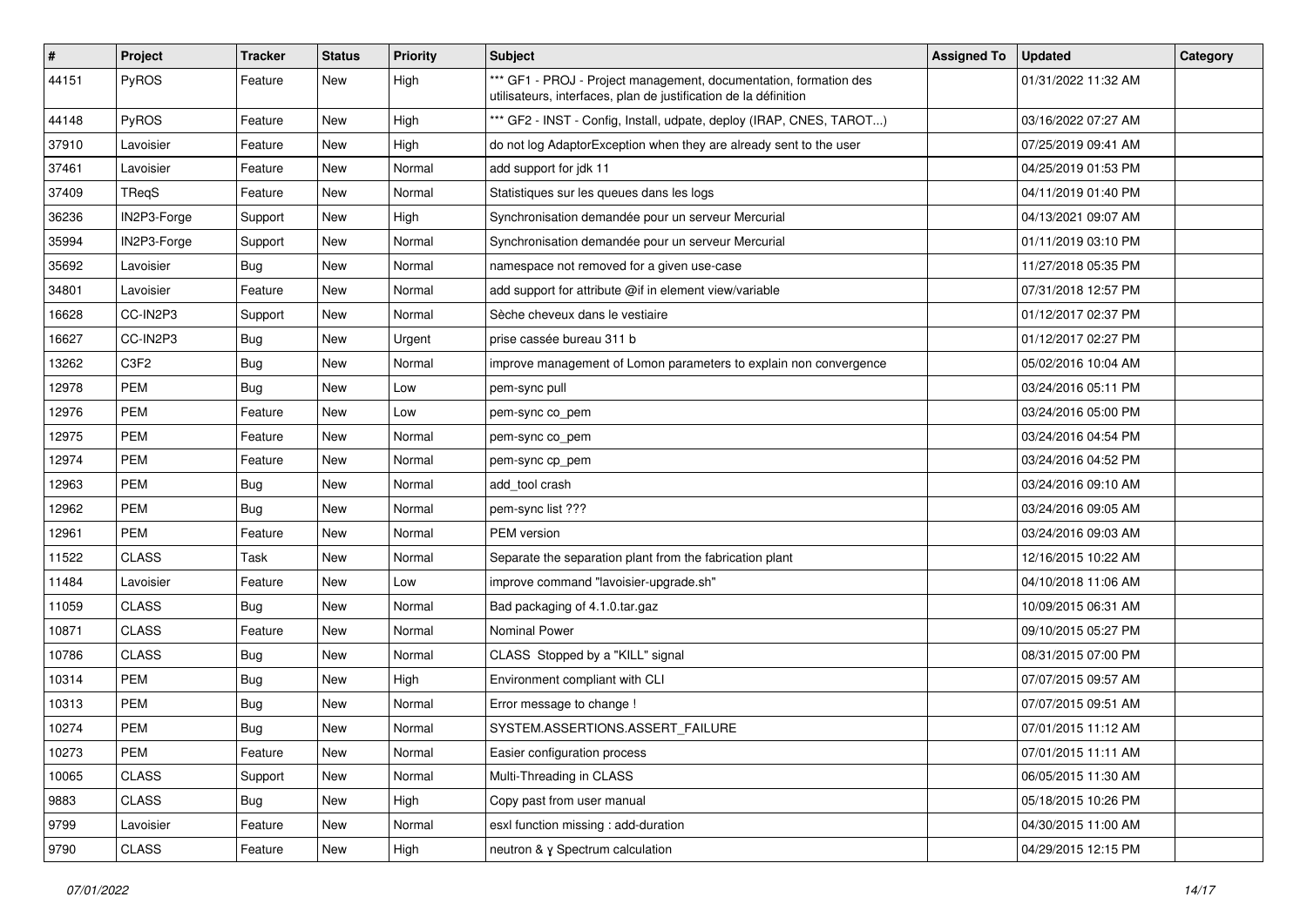| $\sharp$ | Project                 | Tracker    | <b>Status</b> | <b>Priority</b> | Subject                                                                                 | <b>Assigned To</b> | <b>Updated</b>      | Category |
|----------|-------------------------|------------|---------------|-----------------|-----------------------------------------------------------------------------------------|--------------------|---------------------|----------|
| 9789     | <b>CLASS</b>            | Feature    | <b>New</b>    | Normal          | Multi Stream in EQM                                                                     |                    | 04/29/2015 12:12 PM |          |
| 9788     | <b>CLASS</b>            | Feature    | New           | Normal          | Multi Stream in FabricationPlant                                                        |                    | 04/29/2015 12:10 PM |          |
| 9787     | <b>CLASS</b>            | Feature    | New           | Normal          | Multi Stream in FabricationPlant/EQM                                                    |                    | 04/29/2015 12:10 PM |          |
| 9704     | Lavoisier               | Feature    | <b>New</b>    | Normal          | add option --override to lavoisier-upgrade.sh                                           |                    | 04/15/2015 10:07 AM |          |
| 9534     | Pipelet                 | Feature    | New           | Normal          | logging of stdout and stderr                                                            |                    | 03/25/2015 02:31 PM |          |
| 9528     | <b>IGOSat</b>           | Task       | <b>New</b>    | Normal          | phases projet                                                                           |                    | 03/24/2015 03:58 PM |          |
| 9527     | <b>IGOSat</b>           | Task       | <b>New</b>    | Normal          | (SAE / ODB) Réalisation de cartes électroniques pour le satellite IGOSat                |                    | 03/24/2015 03:52 PM |          |
| 9526     | <b>IGOSat</b>           | Task       | <b>New</b>    | Normal          | (SCI) Electronique d'acquisition de l'instrument Scintillateur                          |                    | 03/24/2015 03:50 PM |          |
| 9525     | <b>IGOSat</b>           | Task       | New           | Normal          | (ODB / SCAO) Conception de la SCAO / Interfaçage avec l'ODB                             |                    | 03/27/2015 10:11 AM |          |
| 9524     | <b>IGOSat</b>           | Task       | <b>New</b>    | Normal          | (ODB) Logiciel de Vol                                                                   |                    | 03/24/2015 03:41 PM |          |
| 9491     | JEM-EUSO                | Support    | <b>New</b>    | Normal          | I need to access also to AWG Euso balloon documents                                     |                    | 03/18/2015 03:36 PM |          |
| 9151     | <b>IGOSat</b>           | Task       | <b>New</b>    | Normal          | (ODB) Code de simulation fonctionelle                                                   |                    | 02/18/2015 05:13 PM |          |
| 9137     | <b>IGOSat</b>           | Task       | New           | Normal          | (PRO) Phase C                                                                           |                    | 03/24/2015 03:58 PM |          |
| 9136     | <b>IGOSat</b>           | Task       | <b>New</b>    | Normal          | (PRO) Phase B                                                                           |                    | 03/24/2015 03:58 PM |          |
| 8995     | SphereLib               | Bug        | <b>New</b>    | High            | python2.7-config                                                                        |                    | 01/28/2015 04:21 PM |          |
| 8669     | <b>DCOD</b>             | <b>Bug</b> | New           | Normal          | error during compilation                                                                |                    | 12/05/2014 06:19 PM |          |
| 8668     | <b>DCOD</b>             | Feature    | <b>New</b>    | Normal          | filterdiff is missing                                                                   |                    | 12/05/2014 06:17 PM |          |
| 8667     | <b>DCOD</b>             | Feature    | New           | Normal          | uuid missing                                                                            |                    | 12/05/2014 06:14 PM |          |
| 8379     | Lavoisier               | Bug        | <b>New</b>    | Normal          | NullPointerException at startup                                                         |                    | 10/28/2014 04:49 PM |          |
| 8262     | Pipelet                 | Feature    | <b>New</b>    | Normal          | LocalRepository: recursive search of segment source script                              |                    | 10/19/2014 05:13 PM |          |
| 8217     | Lavoisier               | <b>Bug</b> | <b>New</b>    | Normal          | Logo demo view seems broken                                                             |                    | 10/13/2014 02:06 PM |          |
| 8132     | Lavoisier               | Feature    | New           | Normal          | support attribute @first-child-attributes in <element></element>                        |                    | 09/30/2014 04:28 PM |          |
| 8055     | Lavoisier               | Bug        | New           | Normal          | view "debug" fails when Lavoisier is installed in a directory with special<br>character |                    | 09/19/2014 05:02 PM |          |
| 7811     | Lavoisier               | Feature    | <b>New</b>    | Normal          | support server-side argument validation with XPath                                      |                    | 07/30/2014 05:05 PM |          |
| 7655     | <b>AGATA DAQ</b>        | Bug        | <b>New</b>    | Normal          | E-log                                                                                   |                    | 07/08/2014 09:46 AM |          |
| 7587     | <b>Topology Manager</b> | Bug        | <b>New</b>    | High            | Replace an item                                                                         |                    | 06/30/2014 05:42 PM |          |
| 7460     | Lavoisier               | Feature    | <b>New</b>    | High            | support HTTP proxy                                                                      |                    | 02/17/2015 01:04 PM |          |
| 7041     | <b>Topology Manager</b> | Support    | New           | Normal          | Sub repositories                                                                        |                    | 04/30/2014 03:52 PM |          |
| 7037     | <b>Topology Manager</b> | Feature    | New           | Normal          | Configuration file for TM                                                               |                    | 04/30/2014 03:11 PM |          |
| 6748     | CLASS                   | Feature    | New           | Normal          | Charger un parc présimulé à partir du .root                                             |                    | 04/03/2014 11:36 AM |          |
| 6062     | CLASS                   | <b>Bug</b> | New           | Normal          | FabricationPLant Parallelisation (in CLASS.cxx)                                         |                    | 02/10/2014 11:59 AM |          |
| 5765     | AGATA DAQ               | <b>Bug</b> | New           | Normal          | Anode01                                                                                 |                    | 01/08/2014 02:44 PM |          |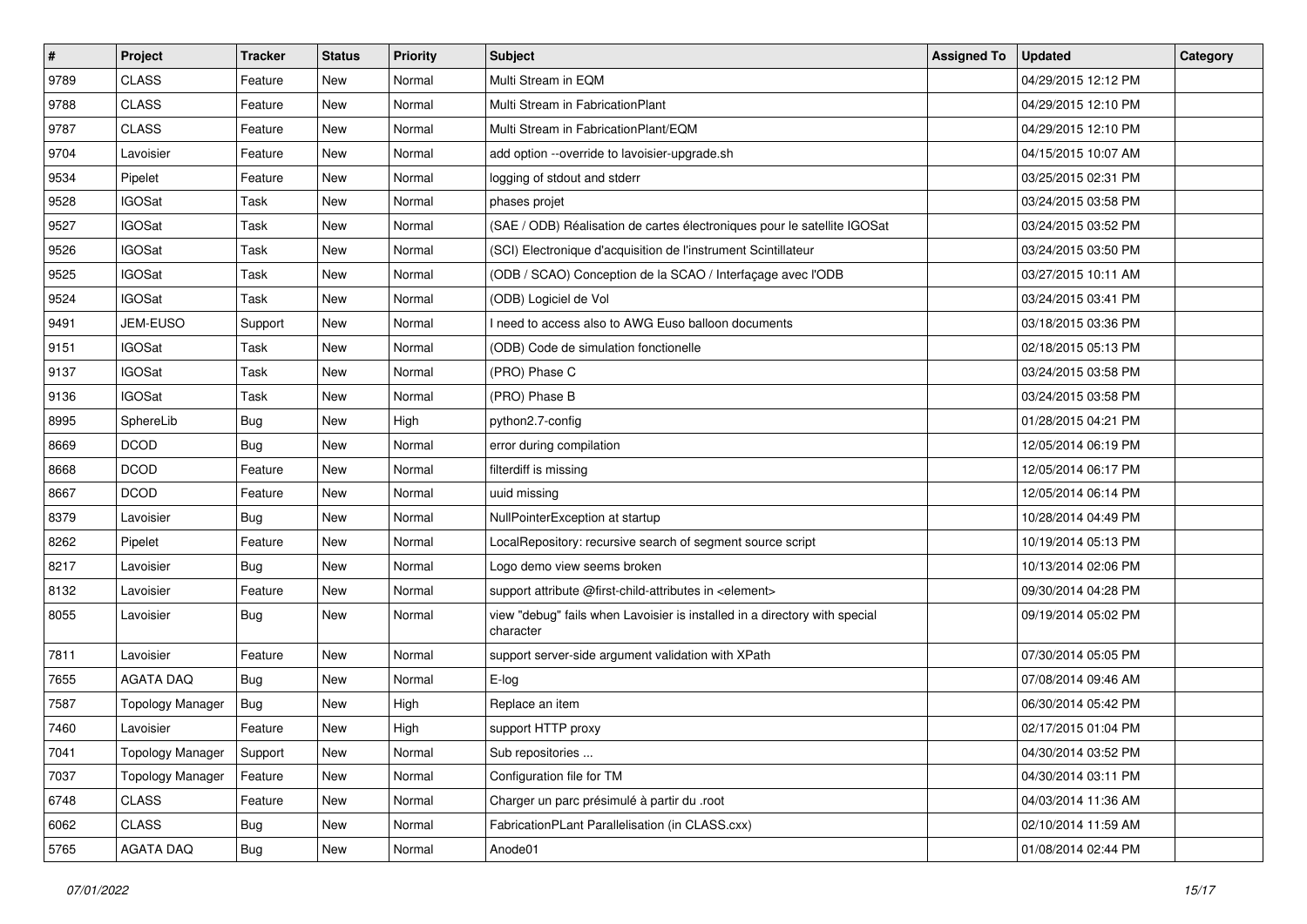| $\pmb{\#}$ | Project                              | <b>Tracker</b> | <b>Status</b> | <b>Priority</b> | Subject                                                  | <b>Assigned To</b> | <b>Updated</b>      | Category |
|------------|--------------------------------------|----------------|---------------|-----------------|----------------------------------------------------------|--------------------|---------------------|----------|
| 5757       | <b>Topology Manager</b>              | Feature        | New           | Low             | Topology manager- error detection in mezzanine           |                    | 01/07/2014 01:29 PM |          |
| 5751       | Electronic Control<br>and Monitoring | Feature        | <b>New</b>    | Low             | buildcfg with some error message                         |                    | 01/06/2014 05:43 PM |          |
| 5739       | <b>AGATA DAQ</b>                     | Support        | <b>New</b>    | Low             | visu1 out                                                |                    | 01/04/2014 01:46 PM |          |
| 5729       | <b>Topology Manager</b>              | Feature        | <b>New</b>    | Low             | Title in firefox                                         |                    | 01/03/2014 06:58 PM |          |
| 5726       | <b>Topology Manager</b>              | Feature        | <b>New</b>    | Normal          | Display                                                  |                    | 01/06/2014 09:21 AM |          |
| 5592       | <b>DCOD</b>                          | Bug            | <b>New</b>    | Low             | environment test missing in ./configure                  |                    | 11/29/2013 11:19 AM |          |
| 5503       | <b>DCOD</b>                          | Feature        | <b>New</b>    | Low             | test ada 2012 in ./configure                             |                    | 11/13/2013 04:54 PM |          |
| 5377       | <b>CLASS</b>                         | Feature        | New           | Low             | enrichment factory                                       |                    | 10/21/2013 03:15 PM |          |
| 5376       | <b>CLASS</b>                         | Feature        | <b>New</b>    | Low             | Reactor batch creation                                   |                    | 10/21/2013 03:14 PM |          |
| 5350       | <b>CLASS</b>                         | Feature        | New           | Low             | Set some quality criteria on Pu when building a MOX fuel |                    | 10/22/2013 11:50 AM |          |
| 5329       | <b>CLASS</b>                         | Feature        | <b>New</b>    | Low             | Power density                                            |                    | 10/14/2013 05:58 PM |          |
| 4788       | <b>RENOIR</b> chat                   | Task           | New           | Low             | Nemo3 / SuperNemo experiments                            |                    | 07/09/2013 06:26 PM |          |
| 3992       | Pipelet                              | Feature        | <b>New</b>    | Low             | directory in data with specific color                    |                    | 02/20/2013 05:19 PM |          |
| 3954       | Pipelet                              | Task           | New           | Low             | Documentation: Environment cheat sheet                   |                    | 02/13/2013 11:00 AM |          |
| 3039       | <b>APCScheduler</b>                  | Feature        | <b>New</b>    | Normal          | création de tarball sans exécutable                      |                    | 07/31/2012 06:11 PM |          |
| 3022       | <b>AGATA DAQ</b>                     | Feature        | New           | Low             | [ELOG] change the "From"                                 |                    | 07/26/2012 10:18 AM |          |
| 2753       | Pipelet                              | Bug            | <b>New</b>    | Urgent          | retrieve hook name from source code                      |                    | 05/22/2012 02:36 PM |          |
| 2112       | LC <sub>2</sub>                      | Feature        | <b>New</b>    | Low             | Rorc lib                                                 |                    | 04/08/2013 06:11 PM |          |
| 2076       | LC <sub>2</sub>                      | Feature        | <b>New</b>    | Low             | Finer grained report for boot Crocus script              |                    | 10/11/2011 02:18 PM |          |
| 1566       | Pipelet                              | Bug            | New           | Low             | Bug daemon cherrypy on Macintosh                         |                    | 05/10/2011 12:14 PM |          |
| 1561       | Smurf                                | Bug            | New           | Normal          | Smurf::RRD does not support "base"                       |                    | 04/13/2011 05:00 PM |          |
| 1437       | Pipelet                              | Bug            | <b>New</b>    | Normal          | str_parents not updated in time for glob_parent          |                    | 03/10/2011 05:51 PM |          |
| 1337       | Pipelet                              | Task           | <b>New</b>    | Normal          | logged_subprocess improvement                            |                    | 03/08/2011 09:07 PM |          |
| 1336       | Pipelet                              | Task           | <b>New</b>    | Low             | Add comments in multiplex                                |                    | 02/24/2011 10:17 AM |          |
| 1178       | Pipelet                              | Task           | <b>New</b>    | High            | writing mysql and postgre backends                       |                    | 02/13/2013 10:49 AM |          |
| 1003       | SphereLib                            | <b>Bug</b>     | <b>New</b>    | Normal          | ps detection                                             |                    | 10/15/2010 01:51 PM |          |
| 959        | SphereLib                            | Feature        | <b>New</b>    | Low             | intégrer ginp                                            |                    | 10/06/2010 11:30 AM |          |
| 938        | SphereLib                            | <b>Bug</b>     | New           | Low             | Construction icosahedron                                 |                    | 09/29/2010 11:32 AM |          |
| 890        | SphereLib                            | Feature        | New           | Low             | spline with order $!= 3$                                 |                    | 09/06/2010 03:08 PM |          |
| 767        | SphereLib                            | Task           | New           | Normal          | Mise au propre des include de la lib                     |                    | 06/16/2010 11:36 AM |          |
| 755        | SphereLib                            | Feature        | New           | Normal          | Parallélisation de cat2mask                              |                    | 06/14/2010 04:34 PM |          |
| 754        | SphereLib                            | Feature        | New           | Normal          | Parallélisation de la routine apodize_mask               |                    | 06/14/2010 04:33 PM |          |